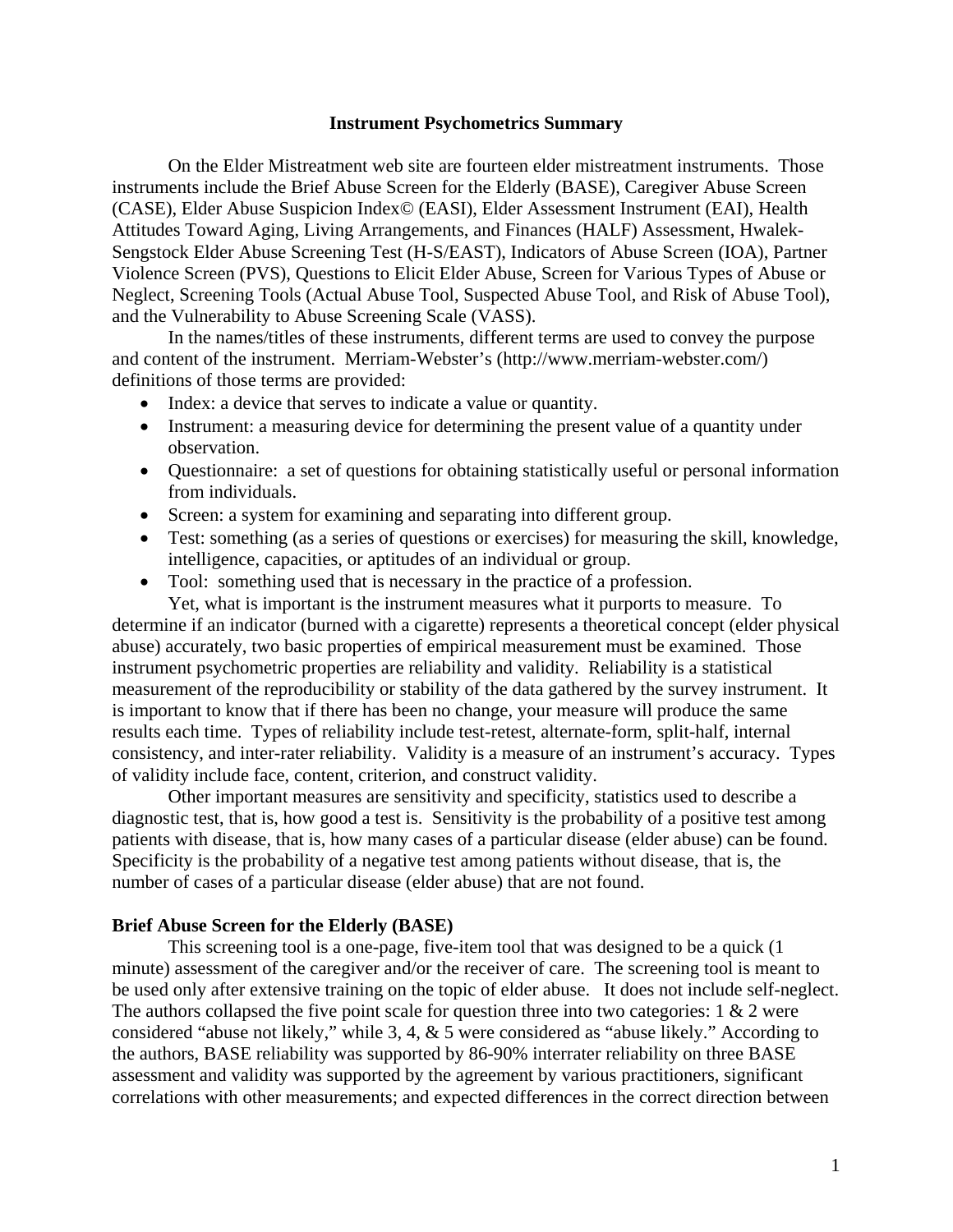abusive and non-abusive caregivers (Reis & Nahmiash, 1998).

### **Caregiver Abuse Screen (CASE)**

CASE is an 8-item screening tool designed to assess caregivers for potential abuse. The questions were worded in a certain way in order to make them less confrontational so the caregivers will feel comfortable answering truthfully. This tool can be filled out by the caregiver and is probably best when used in conjunction with other screening tools. No training needs to be done in order to administer this tool. Answers are either "yes" or "no" and an answer of "yes" for a question equals one point. A score of four or more is considered "abuse likely," but a score of one can also be that abuse is likely, depending on the question. The authors report that CASE has construct validity and convergent validity. The CASE scores for the abusers were found to be significantly higher than those for the non-abusers. A Cronbach's alpha of 0.71 was reported for six out of the eight items (items1-4, 6, & 8). CASE has been reported as being valid and reliable; the sample size for the study was 139 and it was done in the community setting, not the clinical setting. The higher the CASE scores (abuse) the more indicators of abuse were marked on the Indicators of Abuse checklist ( $r = 0.41$ ,  $p < 0.001$ ). Similar correlations were found with the CASE and the S-H/EAST responses and the Ryden verbal and physical aggression subscales. CASE factor analysis resulted in two factors: abuse and neglect (Reis & Nahmiash, 1995). A literature review did not find any additional data on validity or reliability at the time of this summary.

### **Elder Abuse Suspicion Index©**

 The Elder Abuse Suspicion Index (EASI) is a six-item screening questionnaire to raise a physician's suspicion about elder abuse to the level that an evaluation by protective services is warranted. The EASI started with nine questions mined from a literature review and was reviewed by four focus group meetings of physicians, nurses, and social workers. Narrowed down to six questions, the instrument was tested in the practice setting with 663 subjects (Yaffee, Wolfson, Lithwick, & Weiss, 2008). Instrument sensitivity and specificity were conducted on individual questions and a social worker evaluation. Sensitivity and specificity of 0.47 and 0.75 were found when at least one question was positive. Sensitivity ranged from 0.03 to 0.28 and specificity ranged from 0.72 to 0.99 for the individual questions (Yaffee, 2008).

### **Elder Assessment Instrument (EAI)**

 In 1984 the Elder Abuse Assessment tool was initially developed from profiles of elder abuse victims and used in the emergency department for persons 70 years and older. An initial instrument of 35 items resulted from this one month pilot study (Fulmer, 1984). Later the instrument was revised to incorporate checklists and tested for 5 months with 484 individuals. Content validity index was reported at 0.83 (Fulmer, Street, & Carr, 1984). Test-retest reliability was reported as 0.83 (Fulmer & Wetle, 1986). No report on sensitivity or specificity is provided.

#### **Health Attitudes Toward Aging, Living Arrangements, and Finances (HALF) Assessment**

No psychometric properties are available for this questionnaire (Ferguson & Beck, 1983). The authors claim that the tool 'has been useful in identifying aged persons who are at risk for abuse or actually being abuse' with over 50 families or individuals. Except for such anecdotal evidence, there is no information on the psychometric properties of the H.A.L.F. (Kozma & Stones, 1995).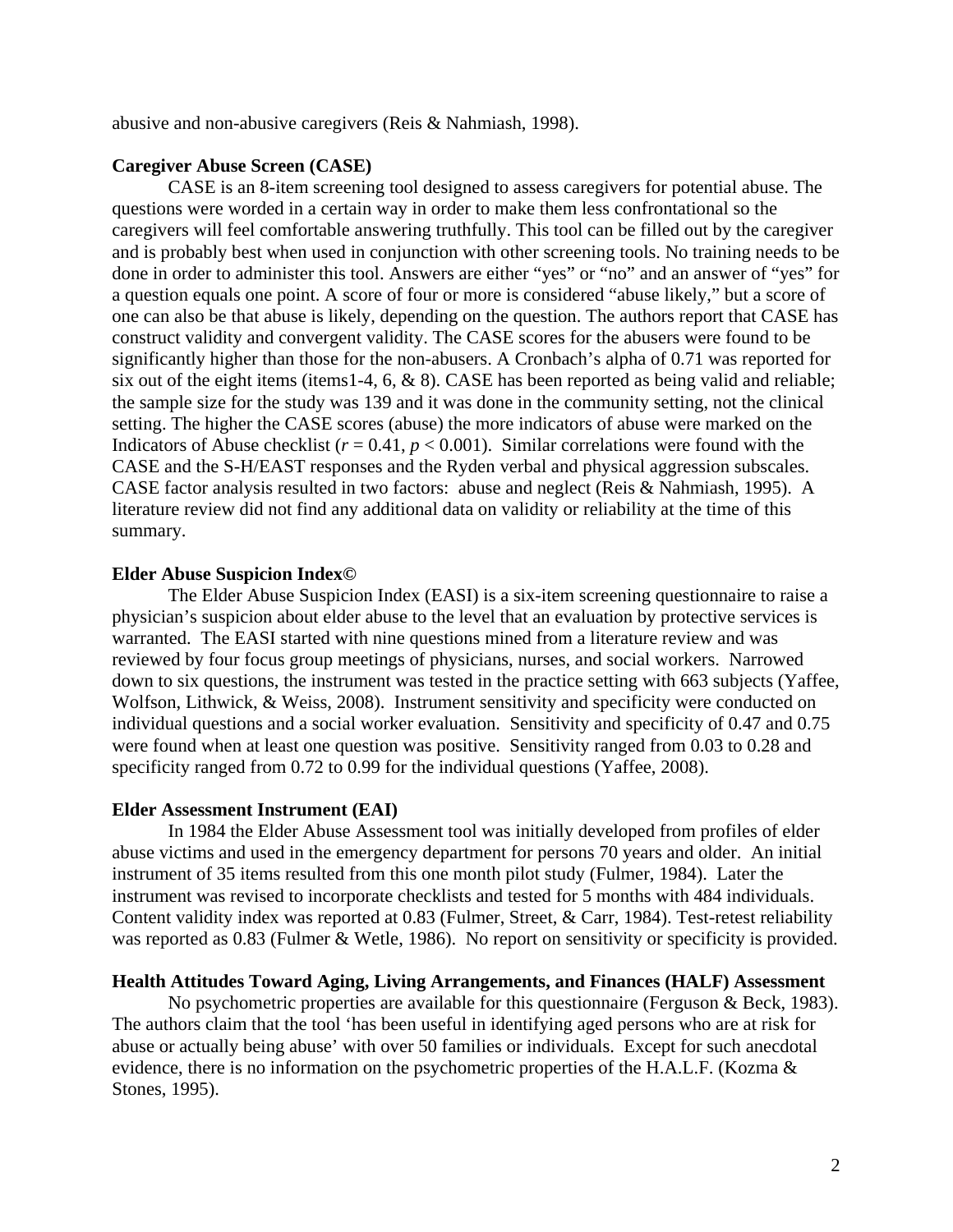#### **Hwalek-Sengstock Elder Abuse Screening Test (H-S/EAST)**

 The H-S/EAST originally began as a pool of over 1,000 items that were being used in abuse protocols across the United States (Sengstock & Hwalek, 1987). Through chi-squared analysis Hwalek and Sengstock found that nine of the fifteen questions (3-5, 7, 10, 12-15) showed a significant difference between the abused and the non-abused groups and had a Cronbach's alpha of 0.29 (Hwalek & Senstock, 1986). The authors claim the Cronbach's alpha is low due to the fact that different types of abuse are addressed in the instrument. Questionnaire responses regarding 108 cases from service providers were entered into factor analyses. One hundred 100 indicators were refined using three stages of discriminant function analyses to a list of 9 items that identified 94% accurately between abused ( $N = 50$ ) and nonabused ( $N = 47$ ) (Hwalek & Sengstock, 1986).

 Through the use of various statistical methods the creators of the H-S/EAST claim that it has content, concurrent, and construct validity, noting more work needs to be done in order to prove predictive and convergent validity as well as inter-rater reliability (Neale, Hwalek, Scott, & Stahl, 1991). To further establish psychometric properties for this instrument, a 15-item H-S/EAST was developed through factor analysis having three conceptual categories: overt violation of personal rights or direct abuse, elder characteristics that make them vulnerable to abuse, and characteristics of a potentially abusive situation. The H-S/EAST is to be used to assess for risk of abuse, neglect, or exploitation. A score of 3 or greater indicates that the patient may be at a higher risk of being mistreated, but this should not be used to make accusations or substantiations. The purpose of this tool is to provide the opportunity for a discussion with a patient and indicate the need for further assessment.

 Two more instruments have been created using the H-S/EAST as a beginning model. These are the Maine Partners for Elder Protection instrument (MePEP) (http://www.umaine.edu/mainecenteronaging/pubandrep.htm#RSR) and the Vulnerability to Abuse Screening Scale (VASS) (Schofield, Reynolds, Mishra, Powers, & Dobson, 2002).

 Additional construct validity for the H-S/EAST was provided by a study of 100 elderly persons living in a housing unit who took the 15-item questionnaire (Moody, Voss, & Lengacher, 2000). Comparing the sensitivity and specificity of elder mistreatment screening instruments with 44 older persons, clients of adult protective services, the H-S/EAST instrument had a test-retest reliability of 0.855 and a Cronbach's alpha of 0.632 (Buri, Daly, & Jogerst, 2009). The receiver-operator characteristic (ROC) curve constructed for the H-S/EAST questions demonstrated the measure had no discriminating power for screening for elder abuse (Buri, Daly, & Jogerst, 2009).

#### **Indicators of Abuse Screen**

 Findings from previous studies provided the indicators associated with caregiver and care receiver abuse. Problem indicators were developed and field tested with social service agency personnel. After revision, a preliminary 60-item (12 demographics and 48 indicators of abuse) checklist was generated. To determine which of the items formed a set to best discriminate abuse and non-abuse cases, discriminant function analysis was conducted for validation. A set of 29 indicators discriminated "likely abuse" and "likely non-abuse," reporting Canonical correlation = .80; Wilks'  $A = .36$ ,  $X2 = 147.34$ , and  $p < 0.001$  for 166 agency cases. The screen discriminates likely abuse cases 84% of the time and likely non-abuse cases 99% of the time. A second discriminant function analysis on a subset of 70 cases was conducted and had similar results. Cronbach alpha was 0.92 (Reis & Nahmiash, 1998).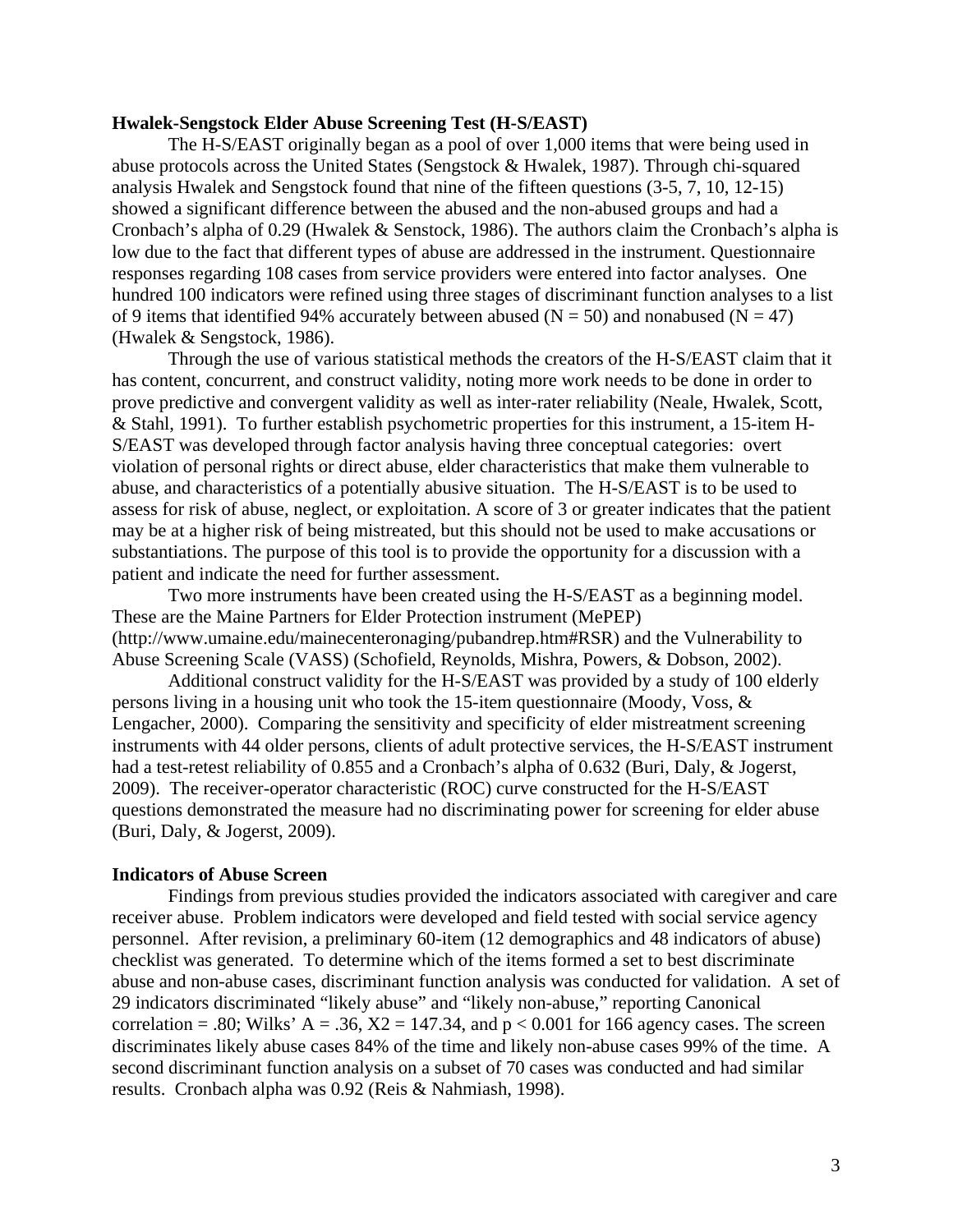#### **Partner Violence Screen (PVS)**

 The partner violence screen of three questions was tested individually and as a combined screen against the Index of Spouse Abuse and the Conflicts Tactic Scale (Feldhaus, Koziol-McLain, Amsbury, Norton, Lowenstein, & Abbott, 1997). Women who were positive for abuse on the partner violence screen had positive scores on the Index of Spouse Abuse and the Conflicts Tactic Scale. The Partner Violence Screen detected partner violence 65% of the time comparing to the gold standard of the Index of Spouse Abuse and 71% of the time comparing to the Conflicts Tactic Scale. The specificity for of the PVS with the Index of Spouse Abuse was 80% and with the Conflicts Tactic Scale was 84%. The positive predictive value was 51% and the negative predictive value was 88% for the PVS with the Index of Spouse Abuse. The positive predictive value was 63% and the negative predictive value was 89% for the PVS with the Conflicts Tactic Scale. There were 33 women with false negatives and 43 with false positives on the PVS. As a result of the false negatives an additional question is suggested by the authors to be added to the scale: "Are you here today due to injury or illness related to partner violence?"

### **Questions to Elicit Elder Abuse**

No psychometric properties are available for this questionnaire (Carney, Kaha, & Paris, 2003).

### **Screen for Various Types of Abuse or Neglect**

 No reliability or validity measures were conducted on the American Medical Association (AMA) questions in the original publication (AMA, 1992). Comparing the sensitivity and specificity of elder mistreatment screening instruments with 44 older persons, clients of adult protective services, the AMA instrument had a test-retest reliability of 0.825 and a Cronbach's alpha of 0.734. The receiver-operator characteristic (ROC) curve constructed for the AMA questions demonstrated the measure had no discriminating power for screening for elder abuse (Buri, Daly, & Jogerst, 2009).

#### **Screening Tools and Referral Protocol (STRP)**

 The Actual Abuse Tool, Suspected Abuse Tool, and Risk of Abuse Tool are all part of a larger project that was put together based on the state laws of Ohio. The creators indicated that the materials were primarily designed for individuals who have limited knowledge and experience with elder abuse and domestic violence in later life. Along with the three tools, the creators generated a referral protocol that diagrams the steps that need to be taken and the agencies that need to be contacted if there is actual, suspected, or risk of abuse. The protocol was designed with Ohio laws in mind and would need to be revised for any other state that intends to use it. There are also "extended tools" and "Decision/Action Sheets" that are intended to accompany the tools; however, at this time we do not know what those additional tools include. As of 2007 there is no reliability or validity data on the STRP. A brief summary of each tool is below (Bass, Anetzberger, Ejaz, & Nagpaul, 2001).

## **Actual Abuse Tool**

Provides a list of the major forms of abuse and neglect, but it is not an exhaustive list. For practical use the tool has been kept to one page. This tool is supposed to be accompanied by a Decision/Action Sheet. It also includes psychological forms of abuse.

 **Suspected Abuse Tool**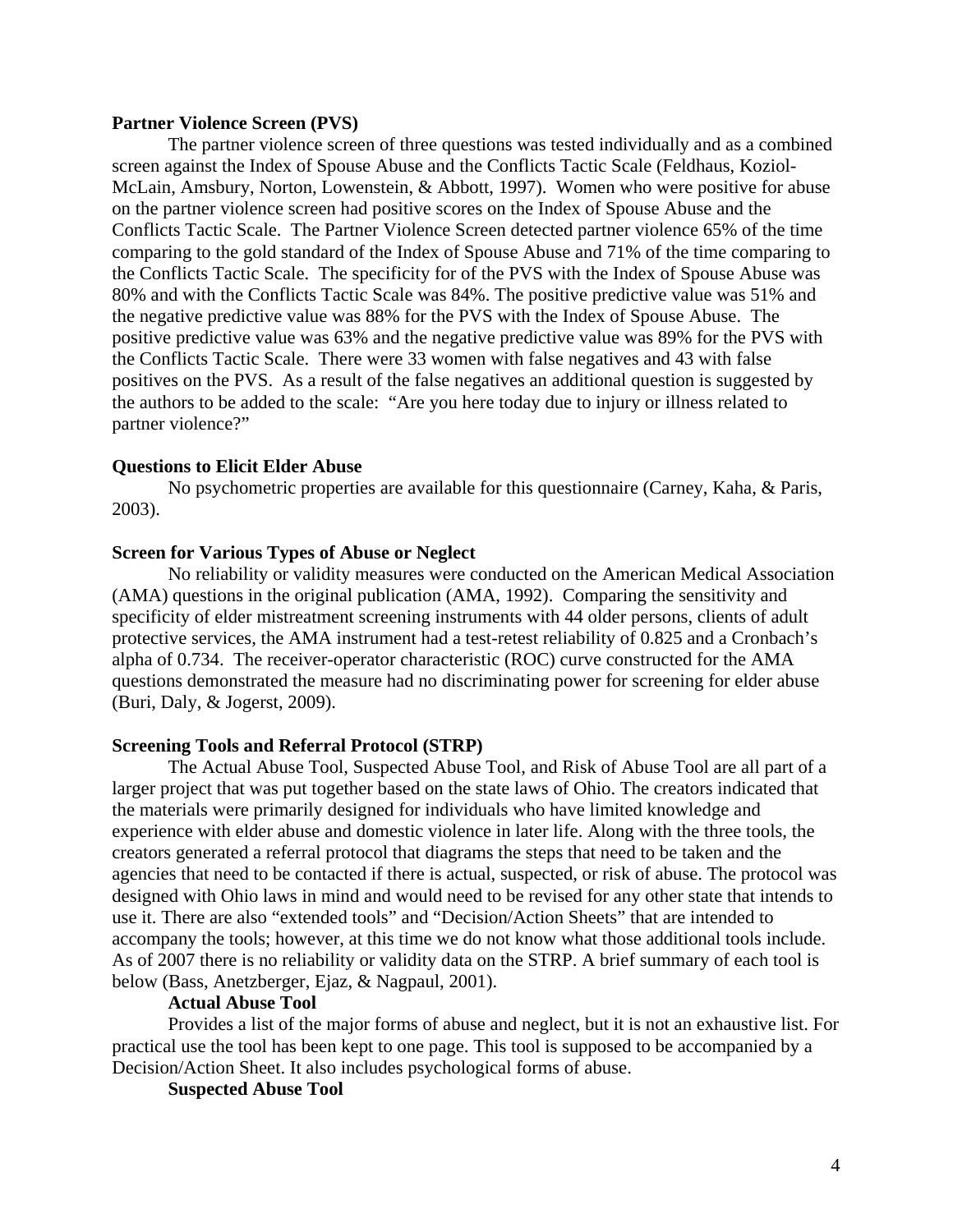Provides a list of the major signs and symptoms of abuse and neglect, but it is not an exhaustive list. For practical use the tool has been kept to one page. This tool is supposed to be accompanied by a Decision/Action Sheet. It also includes psychological forms of abuse.

### **Risk of Abuse Tool**

 Provides a list of risk factors for abuse and neglect, but the presence of risk factors does not necessarily indicate that abuse and/or neglect are taking place. This tool is supposed to be accompanied by "extended tools."

#### **Vulnerability to Abuse Screening Scale (VASS)**

 VASS is a screening measure to identify older women at risk for elder abuse. To develop the VASS, the H-S/EAST was used and 2 questions with high face validity were added: Has anyone close to you called you names or put you down or made you feel bad recently? Are you afraid of anyone in your family? Factor analysis was conducted and 5 of 17 items were deleted.

 Thus, the VASS is a modified version of the H-S/EAST that contains 12 yes/no questions that are to be filled out by the client. It was originally tested in part of a larger study done on women in Australia. There were 12,939 women aged 70-75 that received surveys relating to violence/abuse.

 The VASS is divided into four factors: vulnerability, dependence, dejection, and coercion. Each factor has three questions on the survey. A measure of sampling adequacy (MSA) for the 4 scales of 0.71 and Cronbach's alpha of 0.39-0.55 were reported (Schofiled, 2002). Cronbach's alpha for the 4 scales were 0.74 for dependence, 0.44 for dejection, 0.45 for vulnerability, and 0.31 for coercion indicating moderate internal reliability (Schofield, 2004). Construct validity was good having significant positive correlations between factor scores and other variables. Significant correlations between the factors and life events demonstrated content validity. Sensitivity and specificity of the instrument was not tested. The instrument is also valid in predicting a decline in both physical and mental health outcomes over a three year period among older Australian women (Schofield & Mishra, 2004).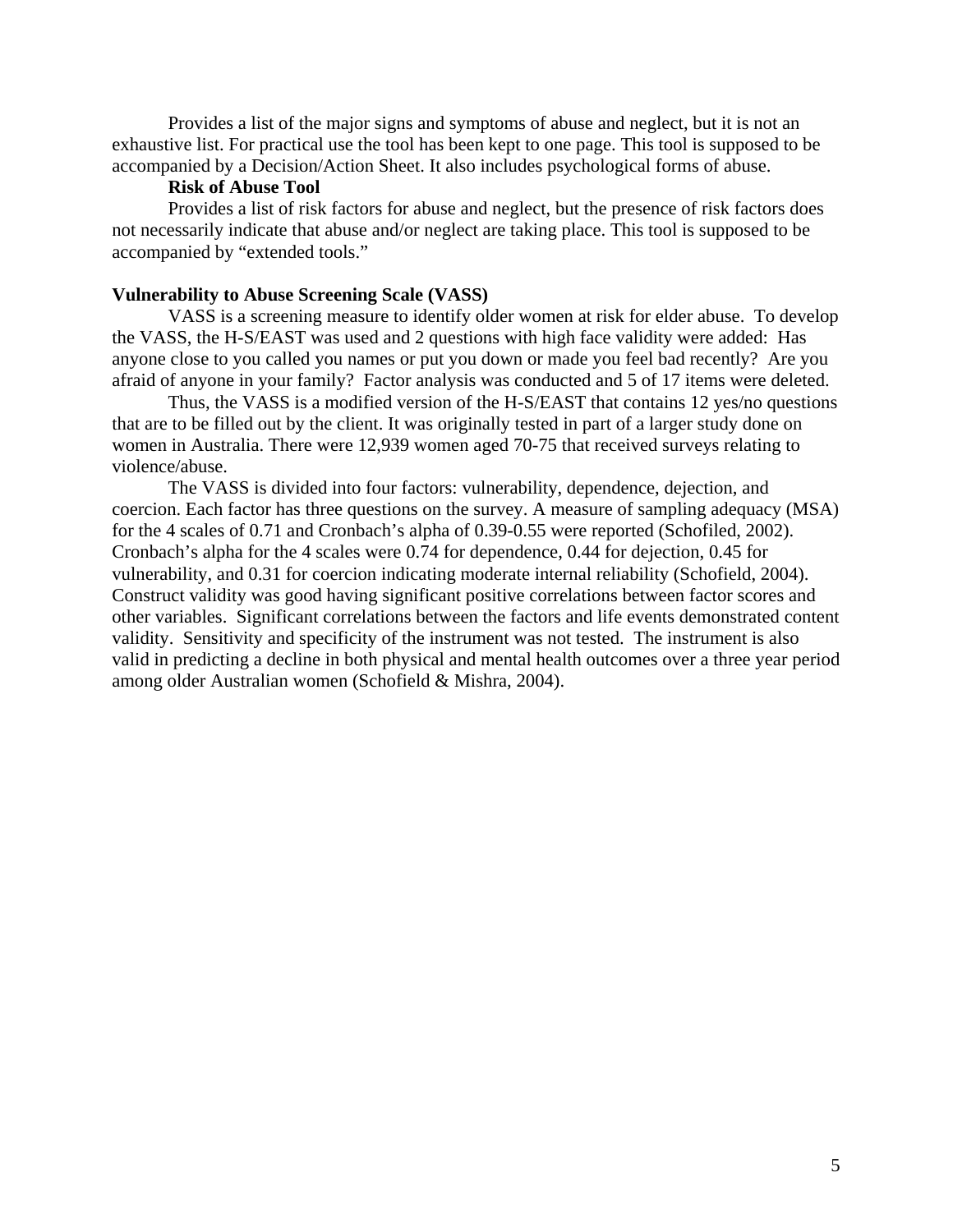### **References**

- American Medical Association. (1992). *Diagnostic and treatment guidelines on elder abuse and neglect*. Chicago, IL: American Medical Association.
- Bass, D. M., Anetzberger, G. J., Ejaz, F. K., & Nagpaul, K. (2001). Screening tools and referral protocol for stopping abuse against older Ohioans: A guide for service providers. *Journal of Elder Abuse and Neglect, 13*(2), 23-38.
- Buri, H. M., & Daly, J. M., & Jogerst, G. J. (2009). Elder abuse telephone screen reliability and validity. *Journal of Elder Abuse & Neglect, 21*, 58-73.
- Feldhaus, K. M., Koziol-McLain, J., Amsbury, H. L., Norton, I. M., Lowenstein, S. R., & Abbott, J. T. (1997). Accuracy of 3 Brief Screening Questions for detecting partner violence in the emergency department. *JAMA, 277*(17), 1357-1361.
- Fulmer, T. (1984). Elder abuse assessment tool. *Dimension of Critical Care Nursing, 3*(4), 216- 220.
- Fulmer, T., Street, S., & Carr, K. (1984). Abuse of the elderly: Screening and detection. *Journal of Emergency Nursing, 10*(3), 131-140.
- Fulmer, T., & Wetle, T. (1986). Elder abuse screening and intervention. Nurse Practitioner, 11(5), 33-38.
- Hwalek, M.A & Sengstock, M.C. (1986). Assessing the probability of abuse of the elderly: Toward development of a clinical screening instrument. *Journal of Applied Gerontology, 5*, 153-173.
- Karney, M. T., Kahan, F. S., & Paris, B. E. C. (2003). Elder abuse: Is every bruise a sign of abuse? *The Mount Sinai Journal of Medicine, 70*(2), 69-74.
- Kozma, A., & Stones, M. J. (1995). Issue in the measurement of elder abuse. In M. J. MacLean (Ed.). Abuse and neglect of older Canadians: strategies for change (pp 1170128). Toronto: Thompson Educational Publishing.
- Moody, L.E., Voss, A.,& Lengacher, C.A. (2000). Assessing abuse among the elderly living in public housing. *Journal of Nursing Measurement, 8 (1)*, 61-70.
- Neale, A. V., Hwalek, M. A., Scott, R. O., & Stahl, C. (1991). Validation of the Hwalek- Sengstock elder abuse screening test. *Journal of Applied Gerontology, 10*(4), 406-415.
- Reis, M., & Nahmiash, D. (1995). Validation of the caregiver abuse screen (CASE). *Canadian Journal on Aging, 14*, 45-60.
- Reis, M., & Nahmiash, D. (1998). Validation of the indicators of abuse (IOA) screen.  *Gerontologist, 38*(4), 471-480.
- Schofield, M. J., Reynolds, R., Mishra, G. D., Powers, J. R., & Dobson, A. J. (2002). Screening for vulnerability to abuse among older women: Women's Health Australia Study. *The Journal of Applied Gerontology, 21*(1), 24-39.
- Schofield, M. J., & Mishra, G. D. (2003). Validity of self-report screening scale for elder abuse: Women's Health Australia Study. *The Gerontologist, 43*(1), 110-120.
- Schofield, M. J., & Mishra, G. D. (2004). Three year health outcomes among older women at risk of elder abuse: Women's Health Australia. *Quality of Life Research, 13*, 1043-1052.
- Sengstock, M. C., & Hwalek, M. (1987). A review and analysis of measures for the identification of elder abuse. *Journal of Gerontological Social Work, 10*(3/4), 21-36.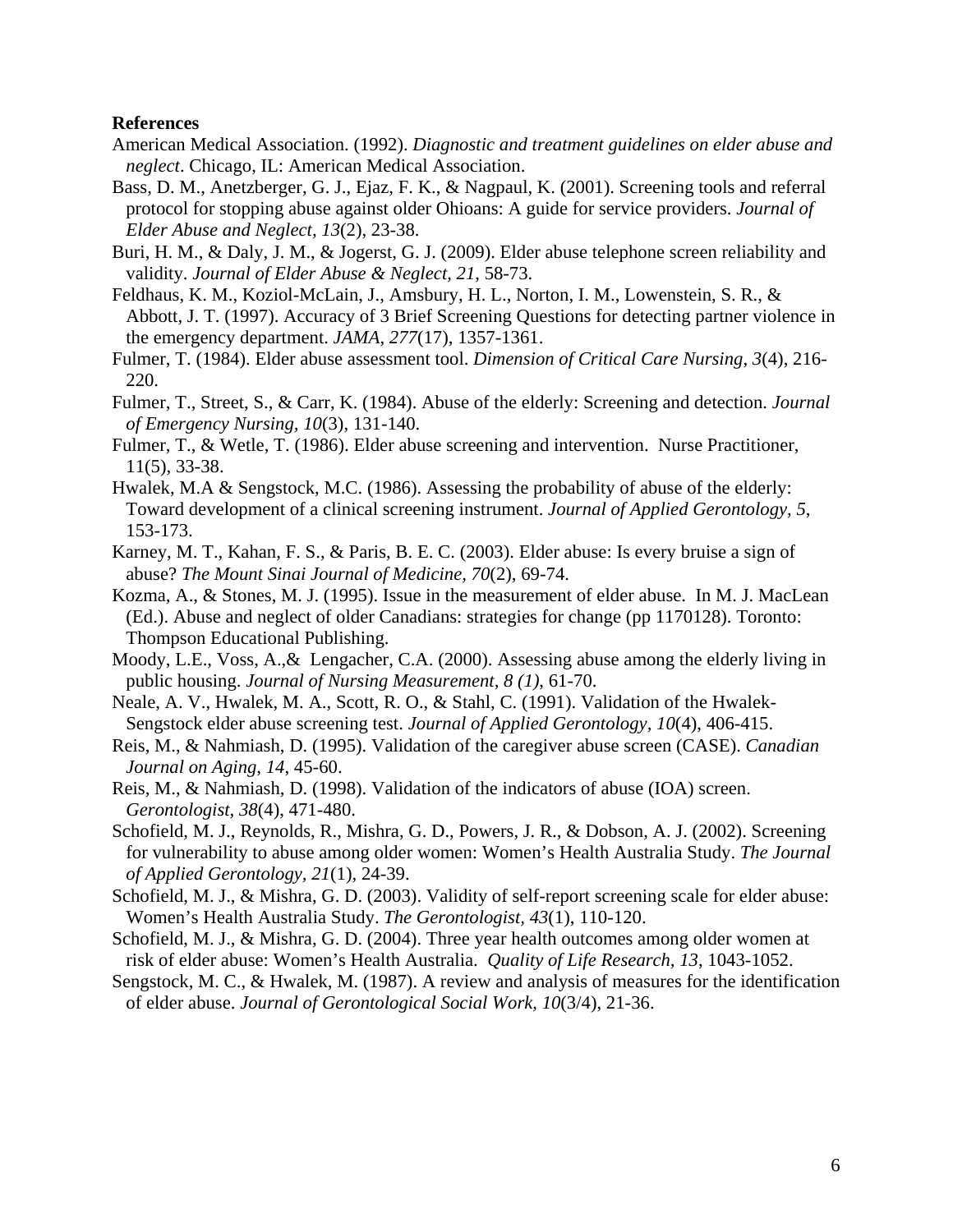# **ACTUAL ABUSE TOOL**

**Purpose:** The Actual Abuse Tool is a "first decision point that asks whether there has been a reliable report of abuse or violence. This tool provides a list of the major forms of abuse and violence along with examples of physical abuse, psychological abuse, neglect, and exploitation" (Bass, et al., 2001, p.31).

**Instructions**: The victim or a reliable party report, or you directly observe the following acts of domestic violence, abuse, neglect, or exploitation (this list is not exhaustive but contains some examples). A single check indicates the perceived presence of domestic violence or elder abuse.

| <b>Examples of Physical Abuse</b><br>Hit, pushed, shoved, scratched, or restrained.<br>$\bullet$<br>Threatened with a knife.<br>$\bullet$<br>Sexually assaulted, harmed, or hurt.<br>$\bullet$<br>Physically harmed in some other way (specify):<br>$\bullet$<br><b>Examples of Psychological Abuse</b><br>Yelled at, called names, insulted.<br>$\bullet$<br>Threatened with physical injury.<br>$\bullet$<br>Locked in a room.<br>$\bullet$<br>Stalked or followed around.<br>$\bullet$<br>Psychologically abused in some other way (specify):<br>$\bullet$<br>Examples of Neglect by Others or Self<br>Denied adequate care and supervision (especially in<br>cases of physically or mentally impaired persons).<br>Not treated for physical health problems.<br>$\bullet$<br>Isolated from others.<br>$\bullet$<br>Inappropriately dressed for weather or environmental<br>$\bullet$<br>conditions.<br>Lacking adequate shelter.<br>$\bullet$<br>Neglected in some other way (specify):<br>$\bullet$<br><b>Examples of Exploitation</b><br>Money, property, or other assets used, taken, sold or<br>transferred without consent.<br>Signature forged on checks or other financial and legal<br>$\bullet$<br>documents.<br>Large sums of money withdrawn from bank accounts<br>$\bullet$<br>(without his/her knowledge).<br>Exploited in some other way (specify):<br>$\bullet$ |  | (Check) |
|------------------------------------------------------------------------------------------------------------------------------------------------------------------------------------------------------------------------------------------------------------------------------------------------------------------------------------------------------------------------------------------------------------------------------------------------------------------------------------------------------------------------------------------------------------------------------------------------------------------------------------------------------------------------------------------------------------------------------------------------------------------------------------------------------------------------------------------------------------------------------------------------------------------------------------------------------------------------------------------------------------------------------------------------------------------------------------------------------------------------------------------------------------------------------------------------------------------------------------------------------------------------------------------------------------------------------------------------------------------------------------|--|---------|
|                                                                                                                                                                                                                                                                                                                                                                                                                                                                                                                                                                                                                                                                                                                                                                                                                                                                                                                                                                                                                                                                                                                                                                                                                                                                                                                                                                                    |  |         |
|                                                                                                                                                                                                                                                                                                                                                                                                                                                                                                                                                                                                                                                                                                                                                                                                                                                                                                                                                                                                                                                                                                                                                                                                                                                                                                                                                                                    |  |         |
|                                                                                                                                                                                                                                                                                                                                                                                                                                                                                                                                                                                                                                                                                                                                                                                                                                                                                                                                                                                                                                                                                                                                                                                                                                                                                                                                                                                    |  |         |
|                                                                                                                                                                                                                                                                                                                                                                                                                                                                                                                                                                                                                                                                                                                                                                                                                                                                                                                                                                                                                                                                                                                                                                                                                                                                                                                                                                                    |  |         |
|                                                                                                                                                                                                                                                                                                                                                                                                                                                                                                                                                                                                                                                                                                                                                                                                                                                                                                                                                                                                                                                                                                                                                                                                                                                                                                                                                                                    |  |         |
|                                                                                                                                                                                                                                                                                                                                                                                                                                                                                                                                                                                                                                                                                                                                                                                                                                                                                                                                                                                                                                                                                                                                                                                                                                                                                                                                                                                    |  |         |
|                                                                                                                                                                                                                                                                                                                                                                                                                                                                                                                                                                                                                                                                                                                                                                                                                                                                                                                                                                                                                                                                                                                                                                                                                                                                                                                                                                                    |  |         |
|                                                                                                                                                                                                                                                                                                                                                                                                                                                                                                                                                                                                                                                                                                                                                                                                                                                                                                                                                                                                                                                                                                                                                                                                                                                                                                                                                                                    |  |         |
|                                                                                                                                                                                                                                                                                                                                                                                                                                                                                                                                                                                                                                                                                                                                                                                                                                                                                                                                                                                                                                                                                                                                                                                                                                                                                                                                                                                    |  |         |
|                                                                                                                                                                                                                                                                                                                                                                                                                                                                                                                                                                                                                                                                                                                                                                                                                                                                                                                                                                                                                                                                                                                                                                                                                                                                                                                                                                                    |  |         |
|                                                                                                                                                                                                                                                                                                                                                                                                                                                                                                                                                                                                                                                                                                                                                                                                                                                                                                                                                                                                                                                                                                                                                                                                                                                                                                                                                                                    |  |         |
|                                                                                                                                                                                                                                                                                                                                                                                                                                                                                                                                                                                                                                                                                                                                                                                                                                                                                                                                                                                                                                                                                                                                                                                                                                                                                                                                                                                    |  |         |
|                                                                                                                                                                                                                                                                                                                                                                                                                                                                                                                                                                                                                                                                                                                                                                                                                                                                                                                                                                                                                                                                                                                                                                                                                                                                                                                                                                                    |  |         |
|                                                                                                                                                                                                                                                                                                                                                                                                                                                                                                                                                                                                                                                                                                                                                                                                                                                                                                                                                                                                                                                                                                                                                                                                                                                                                                                                                                                    |  |         |
|                                                                                                                                                                                                                                                                                                                                                                                                                                                                                                                                                                                                                                                                                                                                                                                                                                                                                                                                                                                                                                                                                                                                                                                                                                                                                                                                                                                    |  |         |
|                                                                                                                                                                                                                                                                                                                                                                                                                                                                                                                                                                                                                                                                                                                                                                                                                                                                                                                                                                                                                                                                                                                                                                                                                                                                                                                                                                                    |  |         |
|                                                                                                                                                                                                                                                                                                                                                                                                                                                                                                                                                                                                                                                                                                                                                                                                                                                                                                                                                                                                                                                                                                                                                                                                                                                                                                                                                                                    |  |         |
|                                                                                                                                                                                                                                                                                                                                                                                                                                                                                                                                                                                                                                                                                                                                                                                                                                                                                                                                                                                                                                                                                                                                                                                                                                                                                                                                                                                    |  |         |
|                                                                                                                                                                                                                                                                                                                                                                                                                                                                                                                                                                                                                                                                                                                                                                                                                                                                                                                                                                                                                                                                                                                                                                                                                                                                                                                                                                                    |  |         |
|                                                                                                                                                                                                                                                                                                                                                                                                                                                                                                                                                                                                                                                                                                                                                                                                                                                                                                                                                                                                                                                                                                                                                                                                                                                                                                                                                                                    |  |         |
|                                                                                                                                                                                                                                                                                                                                                                                                                                                                                                                                                                                                                                                                                                                                                                                                                                                                                                                                                                                                                                                                                                                                                                                                                                                                                                                                                                                    |  |         |
|                                                                                                                                                                                                                                                                                                                                                                                                                                                                                                                                                                                                                                                                                                                                                                                                                                                                                                                                                                                                                                                                                                                                                                                                                                                                                                                                                                                    |  |         |
|                                                                                                                                                                                                                                                                                                                                                                                                                                                                                                                                                                                                                                                                                                                                                                                                                                                                                                                                                                                                                                                                                                                                                                                                                                                                                                                                                                                    |  |         |
|                                                                                                                                                                                                                                                                                                                                                                                                                                                                                                                                                                                                                                                                                                                                                                                                                                                                                                                                                                                                                                                                                                                                                                                                                                                                                                                                                                                    |  |         |
|                                                                                                                                                                                                                                                                                                                                                                                                                                                                                                                                                                                                                                                                                                                                                                                                                                                                                                                                                                                                                                                                                                                                                                                                                                                                                                                                                                                    |  |         |
|                                                                                                                                                                                                                                                                                                                                                                                                                                                                                                                                                                                                                                                                                                                                                                                                                                                                                                                                                                                                                                                                                                                                                                                                                                                                                                                                                                                    |  |         |
|                                                                                                                                                                                                                                                                                                                                                                                                                                                                                                                                                                                                                                                                                                                                                                                                                                                                                                                                                                                                                                                                                                                                                                                                                                                                                                                                                                                    |  |         |

Bass, D. M., Anetzberger, G. J., Ejaz, F. K., & Nagpaul, K. (2001). Screening tools and referral protocol for stopping abuse against older Ohioans: A guide for service providers. *Journal of Elder Abuse and Neglect, 13*(2), 23-38.

Reprinted by permission: The Haworth Press, Binghamton, New York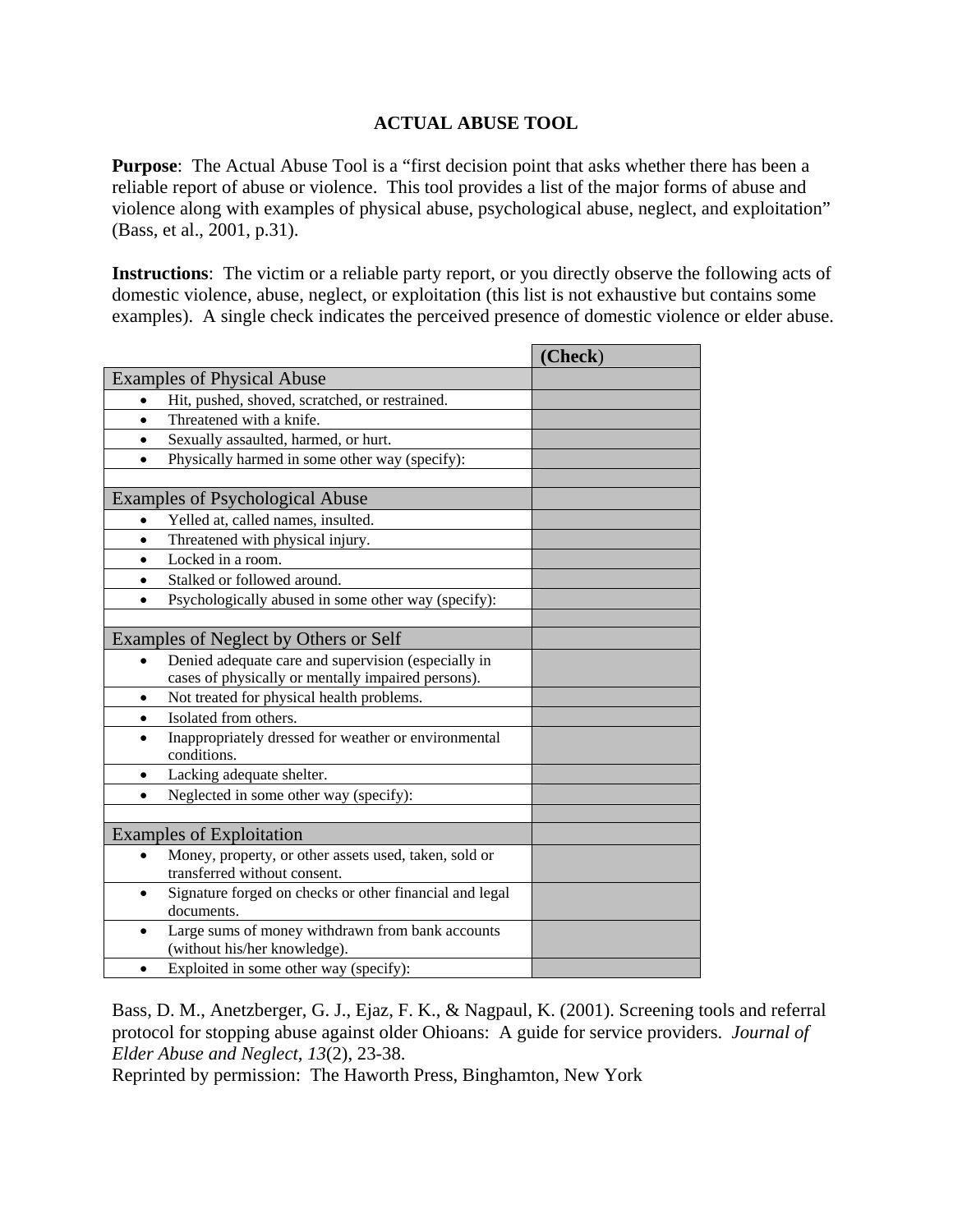### **BRIEF ABUSE SCREEN FOR THE ELDERLY (BASE)**

**Purpose**: To help practitioners assess the likelihood of abuse.

**Instructions**: Please respond to every question (as well as you can estimate) concerning all clients \_\_\_\_ years or over who are caregivers (give regular help of any kind) or care receivers:

|                                                       | 1. Is the client an older person who has a caregiver?                                                                                                                                                                                                                                                                                                                                                                                                                      |                       | Yes<br>N <sub>0</sub>                                                                                |                    |
|-------------------------------------------------------|----------------------------------------------------------------------------------------------------------------------------------------------------------------------------------------------------------------------------------------------------------------------------------------------------------------------------------------------------------------------------------------------------------------------------------------------------------------------------|-----------------------|------------------------------------------------------------------------------------------------------|--------------------|
|                                                       | 2. Is the client a caregiver of an older person?                                                                                                                                                                                                                                                                                                                                                                                                                           |                       | Yes<br>N <sub>o</sub>                                                                                |                    |
| 3. Do you suspect abuse?<br>(see also $#4$ and $#5$ ) |                                                                                                                                                                                                                                                                                                                                                                                                                                                                            |                       |                                                                                                      |                    |
| $\mathbf{i}$                                          |                                                                                                                                                                                                                                                                                                                                                                                                                                                                            |                       |                                                                                                      |                    |
| $\mathbf{1}$                                          | $\overline{2}$                                                                                                                                                                                                                                                                                                                                                                                                                                                             | 3                     | $\overline{4}$                                                                                       | 5                  |
| no, not<br>at all                                     | only slightly,<br>doubtful                                                                                                                                                                                                                                                                                                                                                                                                                                                 | possibly,<br>somewhat | probably<br>quite likely                                                                             | yes,<br>definitely |
| $\rm ii)$                                             | By a care receiver or other (comments) ________                                                                                                                                                                                                                                                                                                                                                                                                                            |                       |                                                                                                      |                    |
| $\mathbf{1}$                                          | $\overline{2}$                                                                                                                                                                                                                                                                                                                                                                                                                                                             | 3                     | $\overline{4}$                                                                                       | 5                  |
| no, not<br>at all                                     | only slightly,<br>doubtful                                                                                                                                                                                                                                                                                                                                                                                                                                                 | possibly,<br>somewhat | probably<br>quite likely                                                                             | yes,<br>definitely |
| suspected.                                            |                                                                                                                                                                                                                                                                                                                                                                                                                                                                            |                       | 4. If any answer for #3 except "no, not at all," indicate what $\text{kind}(s)$ of abuse(s) is (are) |                    |
|                                                       | i) physical $\frac{1}{\sqrt{1-\frac{1}{\sqrt{1-\frac{1}{\sqrt{1-\frac{1}{\sqrt{1-\frac{1}{\sqrt{1-\frac{1}{\sqrt{1-\frac{1}{\sqrt{1-\frac{1}{\sqrt{1-\frac{1}{\sqrt{1-\frac{1}{\sqrt{1-\frac{1}{\sqrt{1-\frac{1}{\sqrt{1-\frac{1}{\sqrt{1-\frac{1}{\sqrt{1-\frac{1}{\sqrt{1-\frac{1}{\sqrt{1-\frac{1}{\sqrt{1-\frac{1}{\sqrt{1-\frac{1}{\sqrt{1-\frac{1}{\sqrt{1-\frac{1}{\sqrt{1-\frac{1}{\sqrt{1-\frac{1}{\sqrt{1-\$<br>iv) neglect ______ (includes passive and active) |                       |                                                                                                      |                    |
|                                                       |                                                                                                                                                                                                                                                                                                                                                                                                                                                                            |                       | 5. If abuse is suspected, about how soon do you estimate that intervention is needed?                |                    |
| $\mathbf{1}$                                          | $\overline{2}$                                                                                                                                                                                                                                                                                                                                                                                                                                                             | 3                     | $\overline{4}$                                                                                       | 5                  |
| immediately                                           | within<br>24 hrs                                                                                                                                                                                                                                                                                                                                                                                                                                                           | 24-72 hrs             | 1 week                                                                                               | 2 or more<br>weeks |

Copyright © The Gerontological Society of America. Reprinted by permission of the publisher. Reis, M., & Nahmiash, D. (1998). Validation of the indicators of abuse (IOA) screen. *The Gerontologist, 38*(4), 471-480, Figure 2.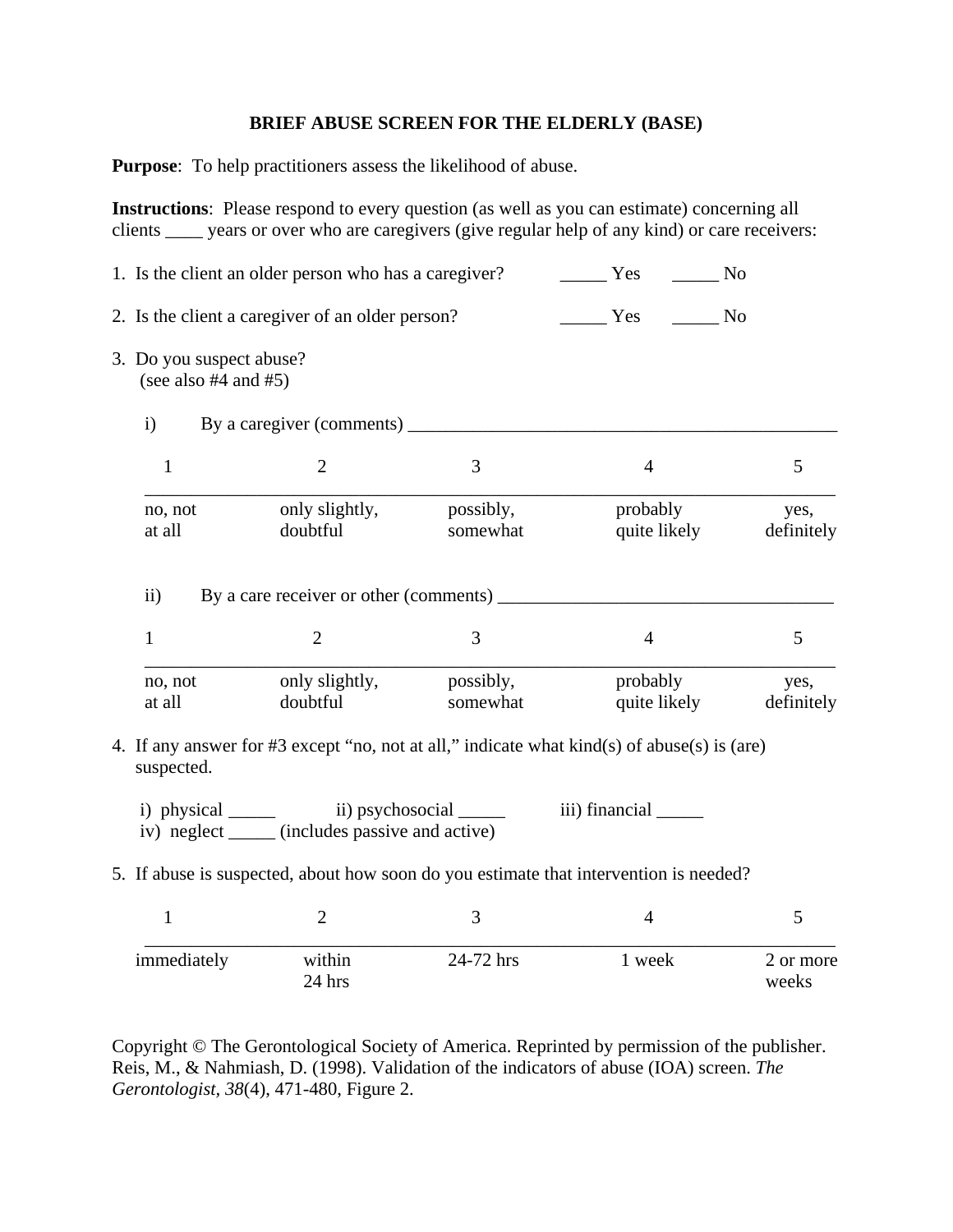# **CAREGIVER ABUSE SCREEN (CASE)**

**Purpose**: To screen for abuse through multiple sources, for instance, through caregivers, carereceivers, and/or abuse interveners, rather than only through professional reporting. It is designed specifically for community use.

**Instructions**: The CASE has eight items to ask informal caregivers of which "yes" or "no" are the answers. A caregiver may complete the questionnaire. A score of four or more on the CASE may be conservatively considered as suggestive of a higher risk for abuse. However, even a score of one can be indicative of abuse.

| Please answer the following questions as a helper or caregiver:                       |        |  |
|---------------------------------------------------------------------------------------|--------|--|
|                                                                                       | YES NO |  |
| 1. Do you sometimes have trouble making (_____________) control his/her temper ______ |        |  |
| name of person                                                                        |        |  |
| or aggression?                                                                        |        |  |
| 2. Do you often feel you are being forced to act out of character or do things        |        |  |
| you feel bad about?                                                                   |        |  |
| 3. Do you find it difficult to manage (______'s) behavior?                            |        |  |
|                                                                                       |        |  |
| 4. Do you sometimes feel that you are forced to be rough with (______)?               |        |  |
| 5. Do you sometimes feel you can't do what is really necessary or what should         |        |  |
| be done for $(\_\_)$ ?                                                                |        |  |
|                                                                                       |        |  |
| 6. Do you often feel you have to reject or ignore $(\_\_)$ ?                          |        |  |
| 7. Do you often feel so tired and exhausted that you cannot meet (_______________     |        |  |
| needs?                                                                                |        |  |
| 8. Do you often feel you have to yell at (_____)?                                     |        |  |
|                                                                                       |        |  |

Reprinted by permission of Canadian Association of Gerontology, web site: www.utpjournals.com.

Copyright 1992-2005 University of Toronto Press Incorporated except where otherwise noted. Reis, M., & Nahmiash, D. (1995). Validation of the caregiver abuse screen (CASE). *Canadian Journal on Aging, 14*, 45-60.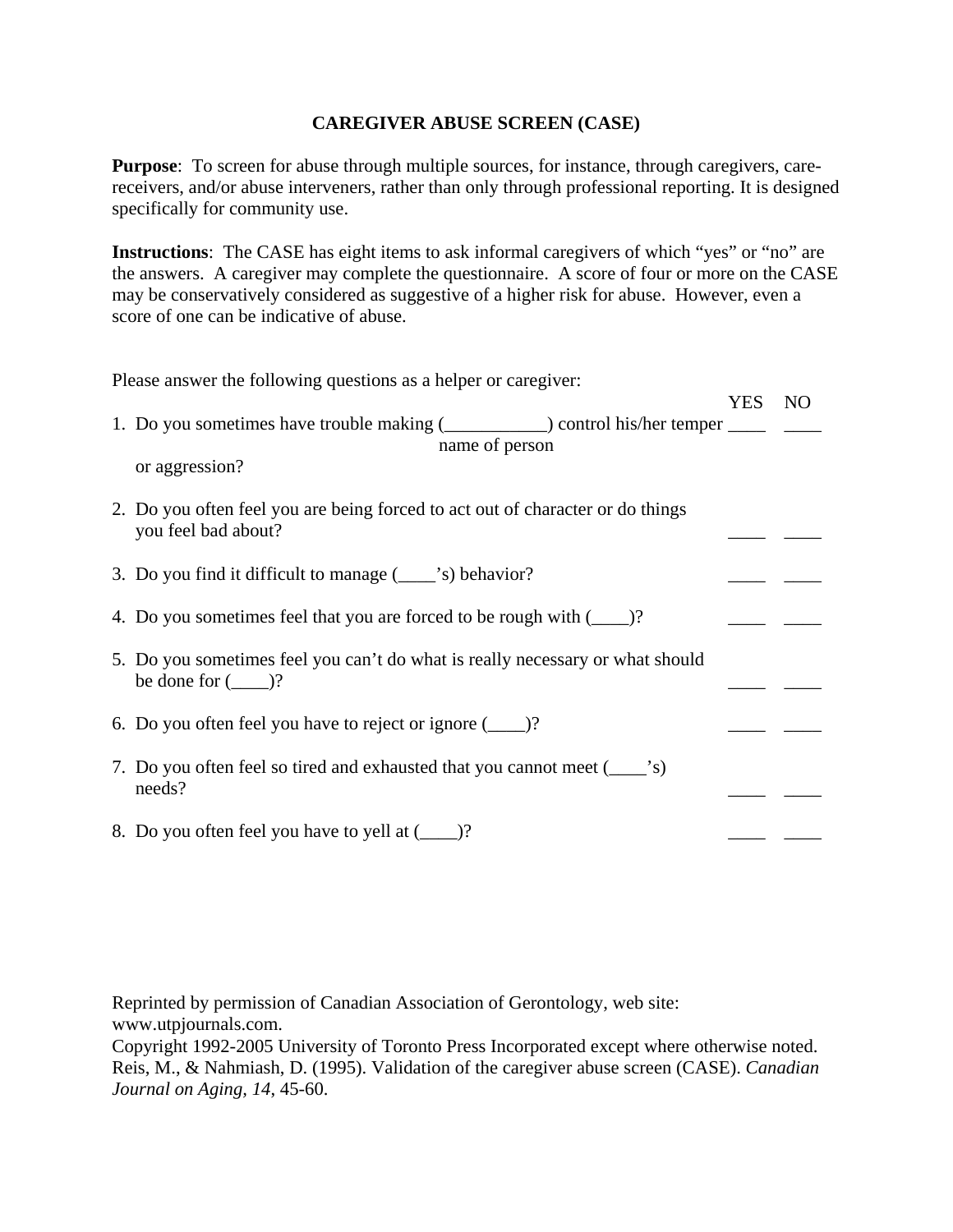### **ELDER ASSESSMENT INSTRUMENT (EAI)**

**Purpose:** To be used as a comprehensive approach for screening suspected elder abuse victims in all clinical settings.

**Instructions**: There is no "score" for this instrument. A patient should be referred to social services if the following exists: 1) if there is any positive evidence without sufficient clinical explanation, 2) whenever there is a subjective complaint by the older adult of elder mistreatment, or 3) whenever the clinician deems there is evidence of abuse, neglect, exploitation, or abandonment.

| 1. General Assessment             | <b>Very Good</b>   | Good            | Poor            | <b>Very</b><br>Poor | <b>Unable to</b><br><b>Assess</b> |
|-----------------------------------|--------------------|-----------------|-----------------|---------------------|-----------------------------------|
| a. Clothing                       |                    |                 |                 |                     |                                   |
| b. Hygiene                        |                    |                 |                 |                     |                                   |
| c. Nutrition                      |                    |                 |                 |                     |                                   |
| $\overline{d}$ . Skin integrity   |                    |                 |                 |                     |                                   |
| <b>Additional Comments:</b>       |                    |                 |                 |                     |                                   |
| 2. Possible Abuse                 | <b>No Evidence</b> | <b>Possible</b> | Probable        | <b>Definite</b>     | <b>Unable to</b>                  |
| <b>Indicators</b>                 |                    | <b>Evidence</b> | <b>Evidence</b> | <b>Evidence</b>     | <b>Assess</b>                     |
| a. Bruising                       |                    |                 |                 |                     |                                   |
| b. Lacerations                    |                    |                 |                 |                     |                                   |
| c. Fractures                      |                    |                 |                 |                     |                                   |
| d. Various stages of healing      |                    |                 |                 |                     |                                   |
| of any bruises or fractures       |                    |                 |                 |                     |                                   |
| e. Evidence of sexual abuse       |                    |                 |                 |                     |                                   |
| f. Statement by older adult       |                    |                 |                 |                     |                                   |
| related to abuse                  |                    |                 |                 |                     |                                   |
| <b>Additional Comments:</b>       |                    |                 |                 |                     |                                   |
| 3. Possible Neglect               | <b>No Evidence</b> | <b>Possible</b> | <b>Probable</b> | <b>Definite</b>     | <b>Unable to</b>                  |
| <b>Indicators</b>                 |                    | <b>Evidence</b> | <b>Evidence</b> | <b>Evidence</b>     | <b>Assess</b>                     |
| a. Contractures                   |                    |                 |                 |                     |                                   |
| b. Decubiti                       |                    |                 |                 |                     |                                   |
| c. Dehydration                    |                    |                 |                 |                     |                                   |
| d. Diarrhea                       |                    |                 |                 |                     |                                   |
| e. Depression                     |                    |                 |                 |                     |                                   |
| f. Impaction                      |                    |                 |                 |                     |                                   |
| g. Malnutrition                   |                    |                 |                 |                     |                                   |
| h. Urine Burns                    |                    |                 |                 |                     |                                   |
| i. Poor hygiene                   |                    |                 |                 |                     |                                   |
| j. Failure to respond to          |                    |                 |                 |                     |                                   |
| warning of obvious disease        |                    |                 |                 |                     |                                   |
| k. Inappropriate medications      |                    |                 |                 |                     |                                   |
| (over/under)                      |                    |                 |                 |                     |                                   |
| l. Repetitive hospital admissions |                    |                 |                 |                     |                                   |
| due to probable failure of health |                    |                 |                 |                     |                                   |
| care surveillance                 |                    |                 |                 |                     |                                   |
| m. Statement by older adult       |                    |                 |                 |                     |                                   |
| related to neglect                |                    |                 |                 |                     |                                   |
| <b>Additional Comments:</b>       |                    |                 |                 |                     |                                   |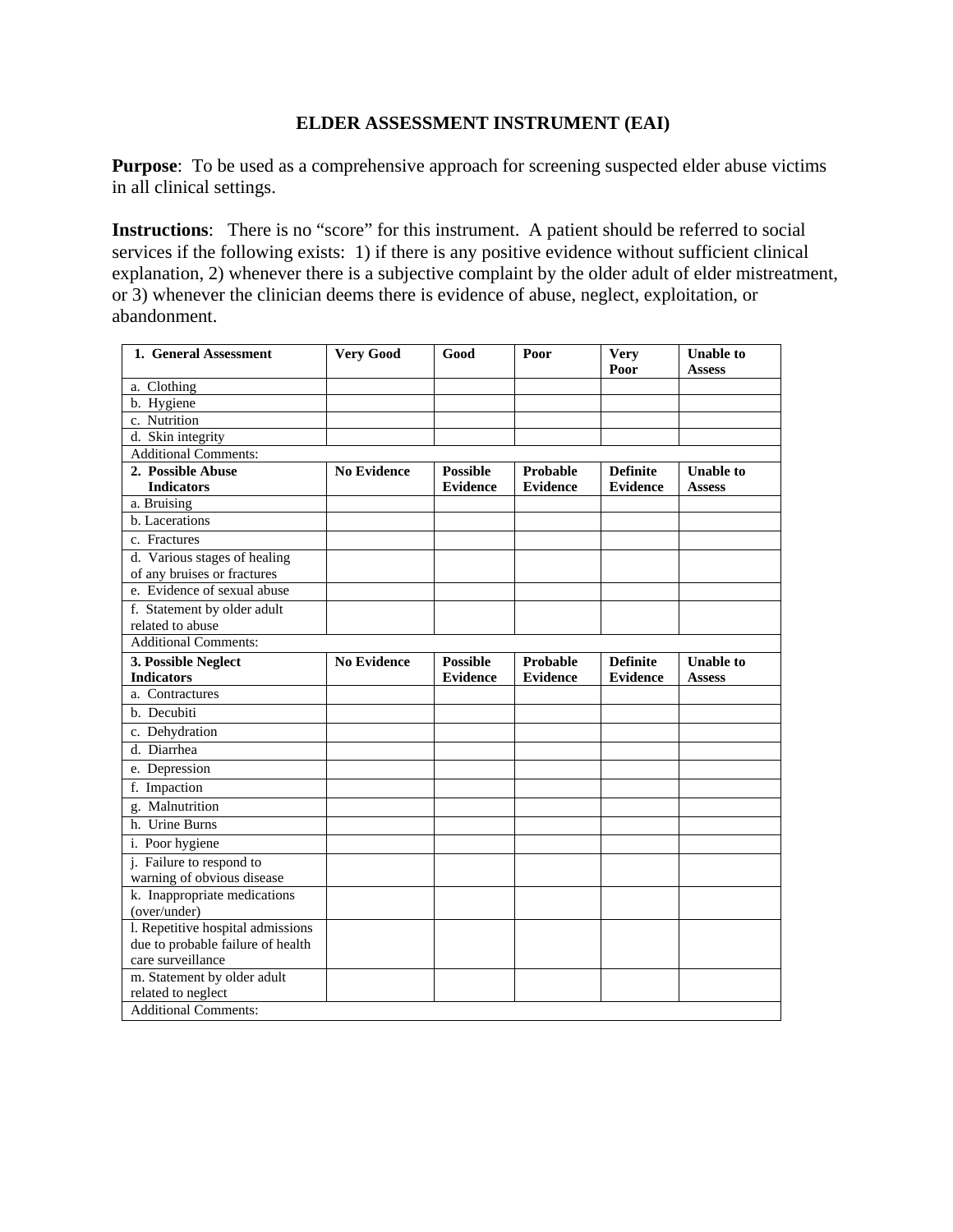| 4. Possible Exploitation         | <b>No Evidence</b> | <b>Possible</b> | Probable        | <b>Definite</b> | <b>Unable to</b> |
|----------------------------------|--------------------|-----------------|-----------------|-----------------|------------------|
| <b>Indicators</b>                |                    | <b>Evidence</b> | <b>Evidence</b> | <b>Evidence</b> | <b>Assess</b>    |
| a. Misuse of money               |                    |                 |                 |                 |                  |
| b. Evidence                      |                    |                 |                 |                 |                  |
| c. Reports of demands for        |                    |                 |                 |                 |                  |
| goods in exchange for services   |                    |                 |                 |                 |                  |
| d. Inability to account for      |                    |                 |                 |                 |                  |
| money/property                   |                    |                 |                 |                 |                  |
| e. Statement by older adult      |                    |                 |                 |                 |                  |
| related to exploitation          |                    |                 |                 |                 |                  |
| <b>Additional Comments:</b>      |                    |                 |                 |                 |                  |
| 5. Possible                      | <b>No Evidence</b> | <b>Possible</b> | Probable        | <b>Definite</b> | <b>Unable to</b> |
| <b>Abandonment</b>               |                    | <b>Evidence</b> | <b>Evidence</b> | <b>Evidence</b> | <b>Assess</b>    |
| <b>Indicators</b>                |                    |                 |                 |                 |                  |
| a. Evidence that a caretaker has |                    |                 |                 |                 |                  |
| withdrawn care precipitously     |                    |                 |                 |                 |                  |
| without alternate arrangements   |                    |                 |                 |                 |                  |
| b. Evidence that older adult is  |                    |                 |                 |                 |                  |
| left alone in an unsafe          |                    |                 |                 |                 |                  |
| environment for extended         |                    |                 |                 |                 |                  |
| periods of time without          |                    |                 |                 |                 |                  |
| adequate support                 |                    |                 |                 |                 |                  |
| c. Statement by older adult      |                    |                 |                 |                 |                  |
| related to abandonment           |                    |                 |                 |                 |                  |
| <b>Additional Comments:</b>      |                    |                 |                 |                 |                  |
| Summary                          | No                 | Possible        | Probable        | Definite        | Unable           |
|                                  | Evidence           | Evidence        | Evidence        | Evidence        | To Assess        |
| <b>Evidence of Abuse</b>         |                    |                 |                 |                 |                  |
| <b>Evidence of Neglect</b>       |                    |                 |                 |                 |                  |
| Evidence of Exploitation         |                    |                 |                 |                 |                  |
| <b>Evidence of Abandonment</b>   |                    |                 |                 |                 |                  |
| <b>Additional Comments:</b>      |                    |                 |                 |                 |                  |

Comments: \_\_\_\_\_\_\_\_\_\_\_\_\_\_\_\_\_\_\_\_\_\_\_\_\_\_\_\_\_\_\_\_\_\_\_\_\_\_\_\_\_\_\_\_\_\_\_\_\_\_\_\_\_\_\_\_\_\_\_\_\_\_\_\_\_\_\_\_\_\_\_\_\_\_\_\_\_\_\_\_\_\_\_

Fulmer, T. (2003). Elder abuse and neglect assessment. *Journal of Gerontological Nursing, 29*(6), 4-5.

Reprinted by permission: SLACK, Incorporated, Thorofare, New Jersey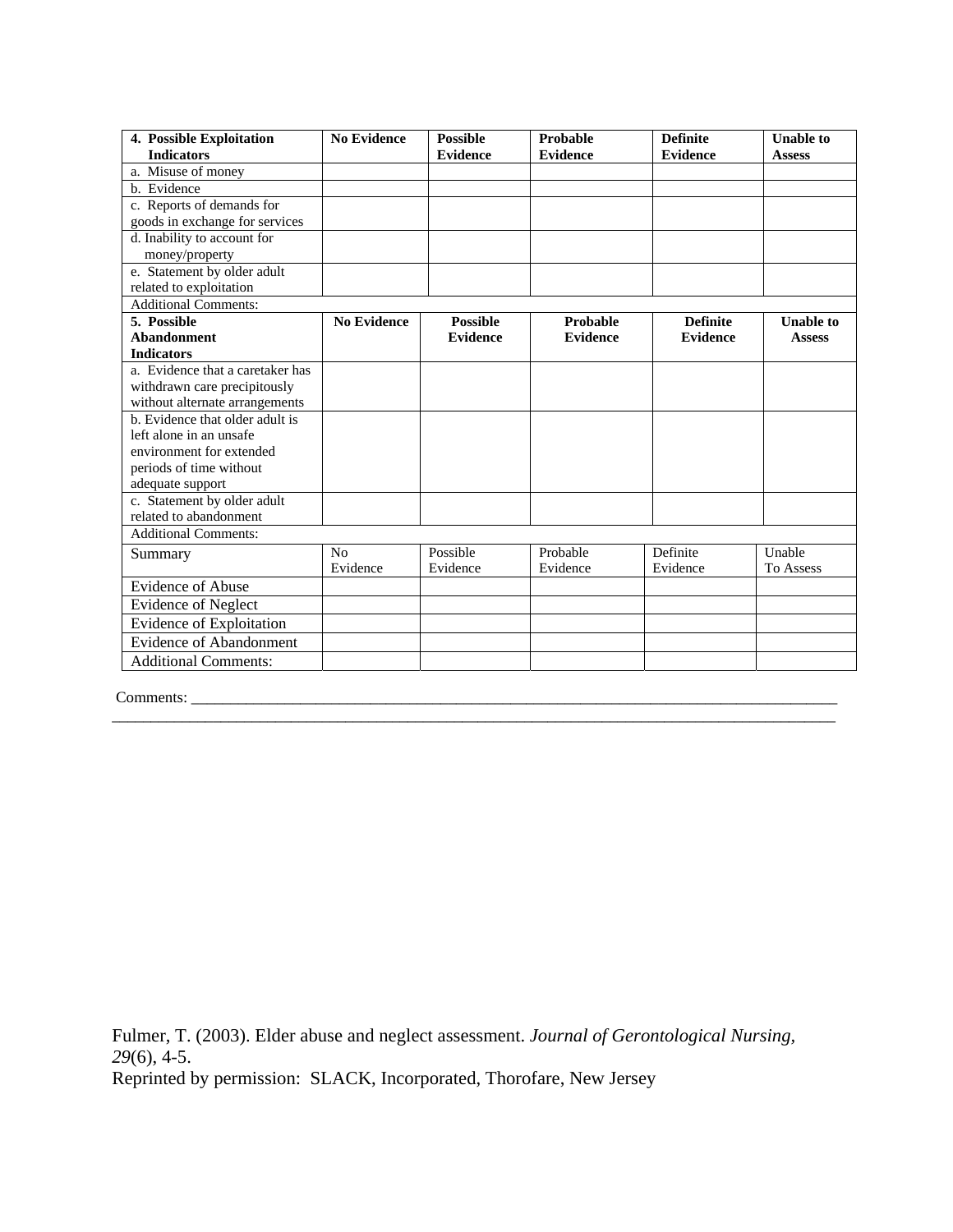| <b>ELDER ABUSE SUSPICION INDEX © (EASI)</b>                                                                                                                                                                                                                                                  |            |           |                |  |  |  |  |
|----------------------------------------------------------------------------------------------------------------------------------------------------------------------------------------------------------------------------------------------------------------------------------------------|------------|-----------|----------------|--|--|--|--|
| <b>EASI Questions</b><br>Q.1-Q.5 asked of patient; Q.6 answered by doctor<br>Within the last 12 months:                                                                                                                                                                                      |            |           |                |  |  |  |  |
| 1) Have you relied on people for any<br>of the following: bathing, dressing,<br>shopping, banking, or meals?                                                                                                                                                                                 | <b>YFS</b> | <b>NO</b> | Did not answer |  |  |  |  |
| 2) Has anyone prevented you from<br>getting food, clothes, medication,<br>glasses, hearing aides or medical care,<br>or from being with people you wanted<br>to be with?                                                                                                                     | <b>YFS</b> | <b>NO</b> | Did not answer |  |  |  |  |
| 3) Have you been upset because<br>someone talked to you in a way that<br>made you feel shamed or threatened?                                                                                                                                                                                 | <b>YES</b> | <b>NO</b> | Did not answer |  |  |  |  |
| 4) Has anyone tried to force you to<br>sign papers or to use your money<br>against your will?                                                                                                                                                                                                | <b>YES</b> | <b>NO</b> | Did not answer |  |  |  |  |
| 5) Has anyone made you afraid,<br>touched you in ways that you did not<br>want, or hurt you physically?                                                                                                                                                                                      | <b>YES</b> | <b>NO</b> | Did not answer |  |  |  |  |
| 6) Doctor: Elder abuse may be<br>associated with findings such as: poor<br>eye contact, withdrawn nature,<br>malnourishment, hygiene issues, cuts,<br>bruises, inappropriate clothing, or<br>medication compliance issues. Did you<br>notice any of these today or in the last<br>12 months? | <b>YES</b> | <b>NO</b> | Not sure       |  |  |  |  |

The EASI was developed\* to raise a doctor's suspicion about elder abuse to a level at which it might be reasonable to propose a referral for further evaluation by social services, adult protective services, or equivalents. While all six questions should be asked, a response of "yes" on one or more of questions 2-6 may establish concern. The EASI was validated\* for asking by family practitioners of cognitively intact seniors seen in ambulatory settings.

\*Yaffe MJ, Wolfson C, Lithwick M, Weiss D. Development and validation of a tool to improve physician identification of elder abuse: The Elder Abuse Suspicion Index (EASI) ©. Journal of Elder Abuse and Neglect 2008; 20(3) 000-000. In Press. Haworth Press Inc: http: //www.HaworthPress.com

© The Elder Abuse Suspicion Index (EASI) was granted copyright by the Canadian Intellectual Property Office (Industry Canada) February 21, 2006. (Registration # 1036459).

Posted with permission from Mark Yaffee, November 17, 2009.

Mark J. Yaffe, MD McGill University, Montreal, Canada mark.yaffe@mcgill.ca Maxine Lithwick, MSW CSSS Cavendish, Montreal, Canada maxine.lithwick.cvd@ssss.gouv.gc.ca Christina Wolfson, PhD McGill University, Montreal, Canada christina.wolfson@mcgill.ca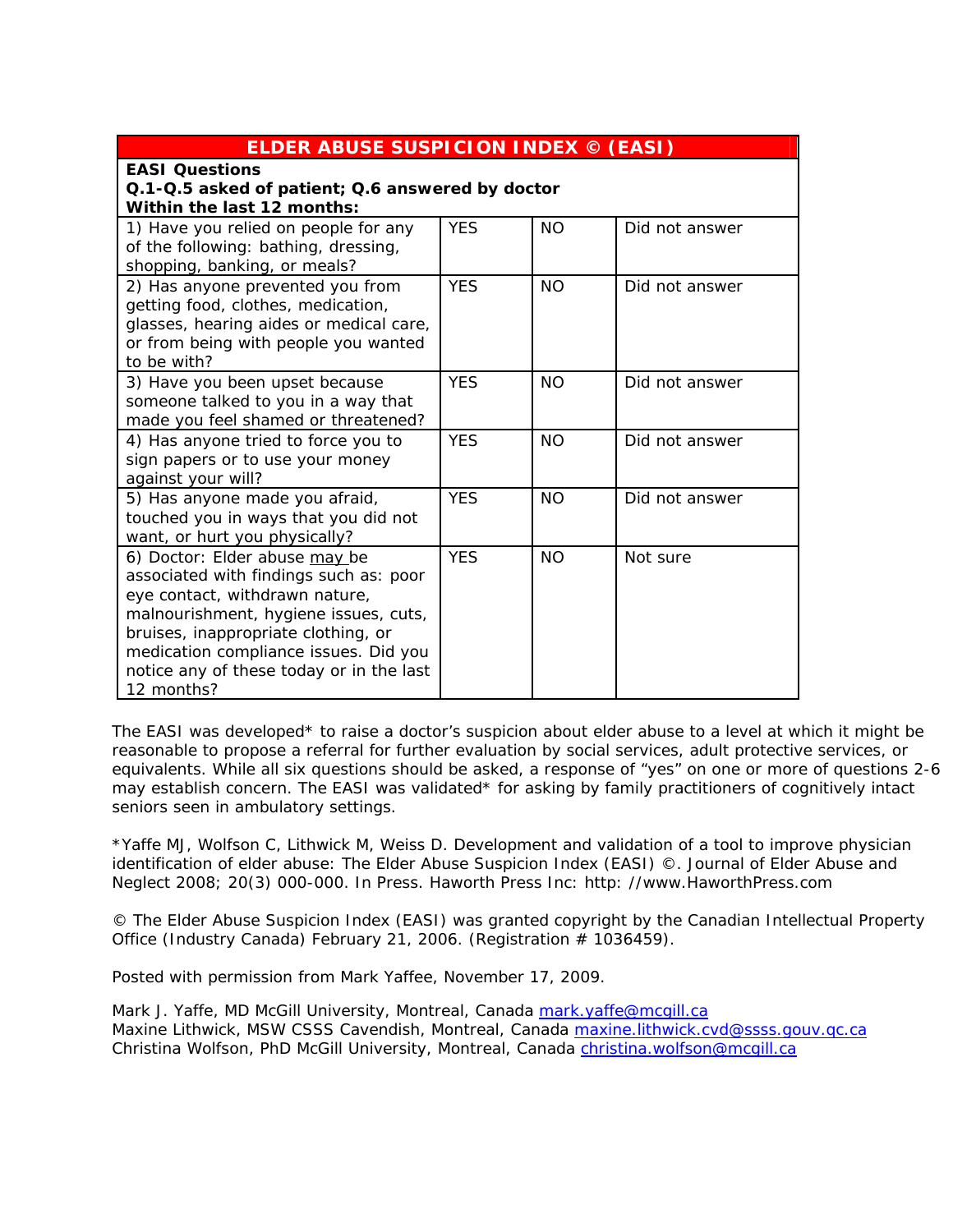# **HEALTH, ATTITUDES TOWARD AGING, LIVING ARRANGEMENTS, AND FINANCES (HALF) ASSESSMENT**

**Purpose:** A clinician-based tool to identify elders at risk in a health service setting.

**Instructions:** Questions are answered by the interviewer following a meeting with both the caretaker and older adult. Items are categorized on a three-point Lickert scale.

| <b>HEALTH</b>                                                       | Almost | Some of  | Never |
|---------------------------------------------------------------------|--------|----------|-------|
|                                                                     | Always | the Time |       |
| 1. Aged Adult Risk Dynamics                                         |        |          |       |
| 1.1 Poor health                                                     |        |          |       |
| 1.2 Overly dependent on adult child                                 |        |          |       |
| 1.3 Was extremely dependent on spouse who is now deceased           |        |          |       |
| 1.4 Persists in advising, admonishing and directing the adult child |        |          |       |
| on whom he/she is dependent                                         |        |          |       |
| 2. Aged Adult Abuse Dynamics                                        |        |          |       |
| 2.1 Has an unexplained or repeated injury                           |        |          |       |
| 2.2 Shows evidence of dehydration and/or malnutrition without       |        |          |       |
| obvious cause                                                       |        |          |       |
| 2.3 Has been given inappropriate food, drink, and/or drugs          |        |          |       |
| 2.4 Shows evidence of overall poor care                             |        |          |       |
| 2.5 Is notably passive and withdrawn                                |        |          |       |
| 2.6 Has muscle contractures due to being restricted                 |        |          |       |
| 3. Adult Child/Caregiver Risk Dynamics                              |        |          |       |
| 3.1 Was abused or battered as a child                               |        |          |       |
| 3.2 Poor self-image                                                 |        |          |       |
| 3.3 Limited capacity to express own needs                           |        |          |       |
| 3.4 Alcohol or drug abuser                                          |        |          |       |
| 3.5 Psychologically unprepared to meet dependency needs of          |        |          |       |
| Parent                                                              |        |          |       |
| 3.6 Denies parent's illness                                         |        |          |       |
| 4. Adult Child/Caregiver Abuse Dynamics                             |        |          |       |
| 4.1 Shows evidence of loss of control, or fear of losing control    |        |          |       |
| 4.2 Presents contradictory history                                  |        |          |       |
| 4.3 Projects cause of injury onto third party                       |        |          |       |
| 4.4 Has delayed unduly in bringing the aged person in for care,     |        |          |       |
| shows detachment                                                    |        |          |       |
| 4.5 Overreacts or underreacts to the seriousness of the situation   |        |          |       |
| 4.6 Complains continuously about irrelevant problems unrelated      |        |          |       |
| to injury                                                           |        |          |       |
| 4.7 Refuses consent for further diagnostic studies                  |        |          |       |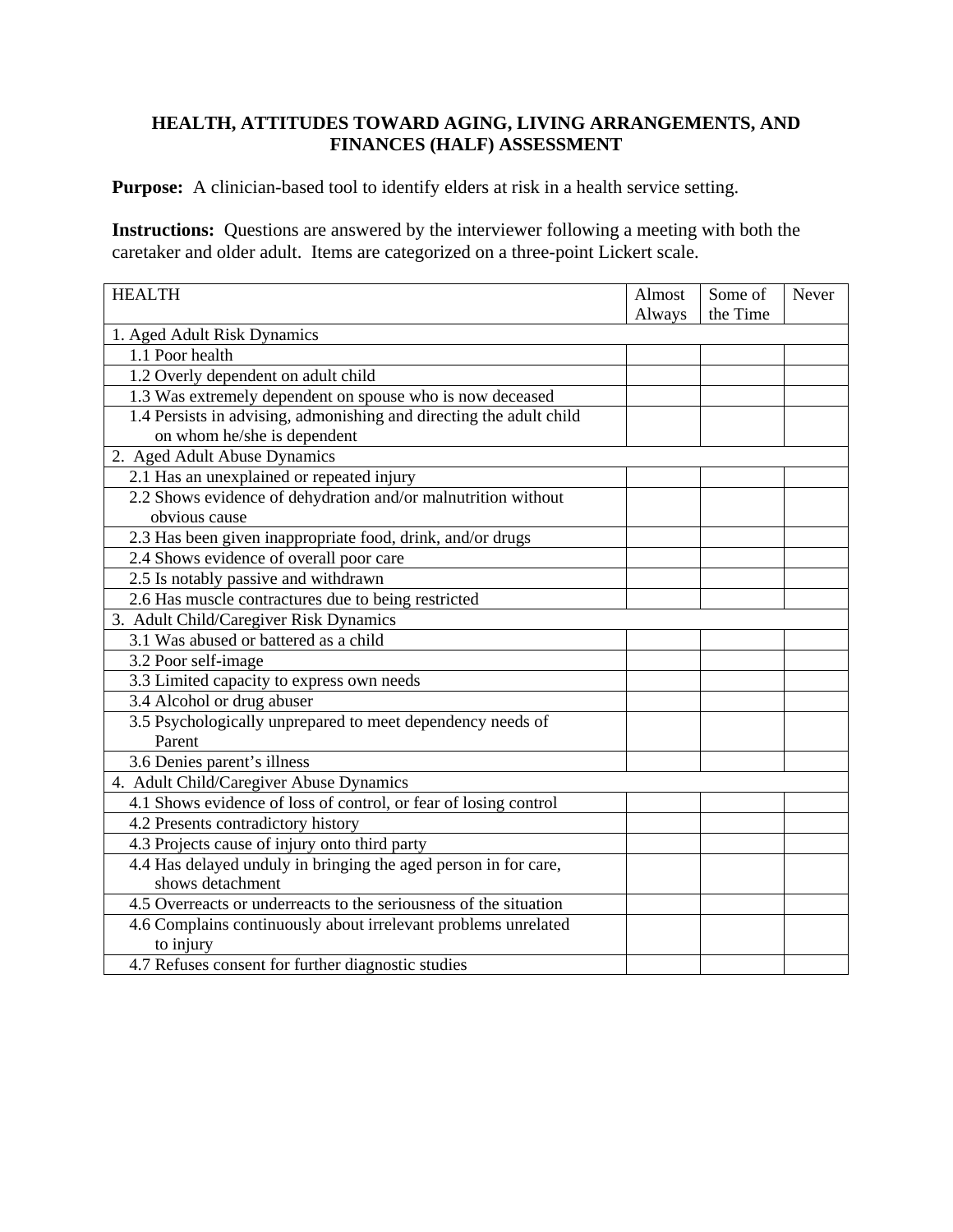| <b>HEALTH</b>                                                             | Almost | Some of  | Never |
|---------------------------------------------------------------------------|--------|----------|-------|
|                                                                           | Always | the Time |       |
| 5. Attitude Toward Aging                                                  |        |          |       |
| 5.1 Aged adult views self negatively due to aging process                 |        |          |       |
| 5.2 Adult child views aged adult negatively due to aging process          |        |          |       |
| 5.3 Negative attitude toward aging                                        |        |          |       |
| 5.4 Adult child has unrealistic expectations of self or the aged<br>Adult |        |          |       |
| 6. Living Arrangements                                                    |        |          |       |
| 6.1 Aged adult insists on maintaining old patterns of independent         |        |          |       |
| functioning that interfere with the child's needs or endanger             |        |          |       |
| aged adult                                                                |        |          |       |
| 6.2 Intrusive, allows adult child no privacy                              |        |          |       |
| 6.3 Adult child is socially isolated                                      |        |          |       |
| 6.4 Has no one to provide relief when uptight with the aged               |        |          |       |
| Person                                                                    |        |          |       |
| 6.5 Aged adult is socially isolated                                       |        |          |       |
| 6.6 Has no one to provide relief when uptight with adult child            |        |          |       |
| 7. Finances                                                               |        |          |       |
| 7.1 Aged adult uses gift money to control others, particularly            |        |          |       |
| adult children                                                            |        |          |       |
| 7.2 Refuses to apply for financial aid                                    |        |          |       |
| 7.3 Savings have been exhausted                                           |        |          |       |
| 7.4 Adult child financially unprepared to meet dependency needs           |        |          |       |
| of aged adult                                                             |        |          |       |

Reprinted from *Geriatric Nursing, 4*(5), Ferguson, D., & Beck, C. H.A.L.F.-A tool to assess elder abuse within the family, 301-304, 1983 with permission from Elsevier.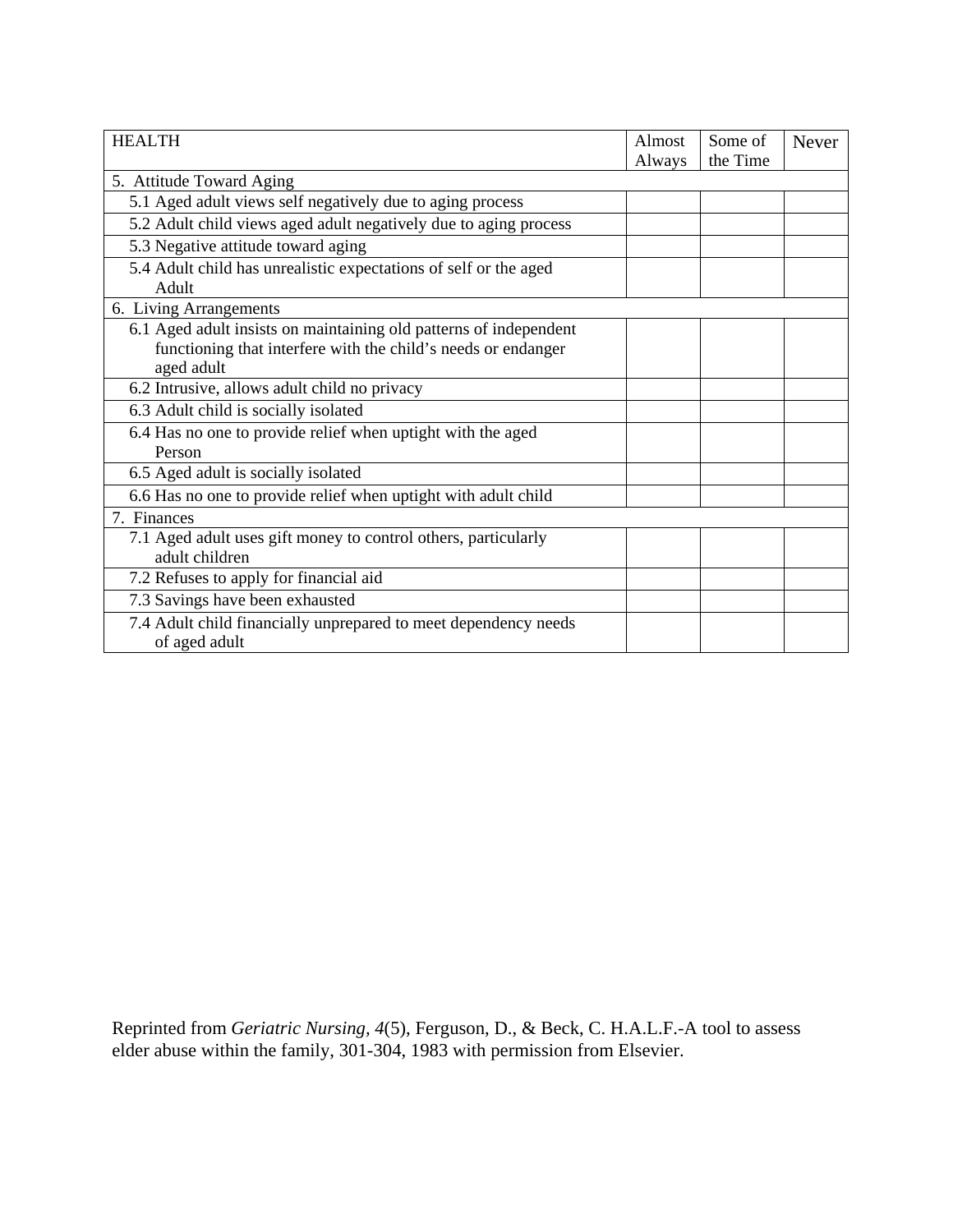# **HWALEK-SENGSTOCK ELDER ABUSE SCREENING TEST (H-S/EAST)**

**Purpose**: Screening device useful to service providers interested in identifying people at high risk of the need for protective services.

**Instructions**: Read the questions and write in the answers. A response of "no" to items 1, 6, 12, and 14; a response of "someone else" to item 4; and a response of "yes" to all others is scored in the "abused" direction.

- 1. Do you have anyone who spends time with you, taking you shopping or to the doctor?
- 2. Are you helping to support someone?
- 3. Are you sad or lonely often?
- 4. Who makes decisions about your life—like how you should live or where you should live?
- 5. Do you feel uncomfortable with anyone in your family?
- 6. Can you take your own medication and get around by yourself?
- 7. Do you feel that nobody wants you around?
- 8. Does anyone in your family drink a lot?
- 9. Does someone in your family make you stay in bed or tell you you're sick when you know you're not?
- 10. Has anyone forced you to do things you didn't want to do?
- 11. Has anyone taken things that belong to you without your O.K.?
- 12. Do you trust most of the people in your family?
- 13. Does anyone tell you that you give them too much trouble?
- 14. Do you have enough privacy at home?
- 15. Has anyone close to you tried to hurt you or harm you recently?

Neale, A. V., Hwalek, M. A., Scott, R. O., & Stahl, C. (1991). Validation of the Hwalek-Sengstock elder abuse screening test. *Journal of Applied Gerontology, 10*(4), 406-415. Reprinted by permission: Sage Publications, Thousand Oaks, CA.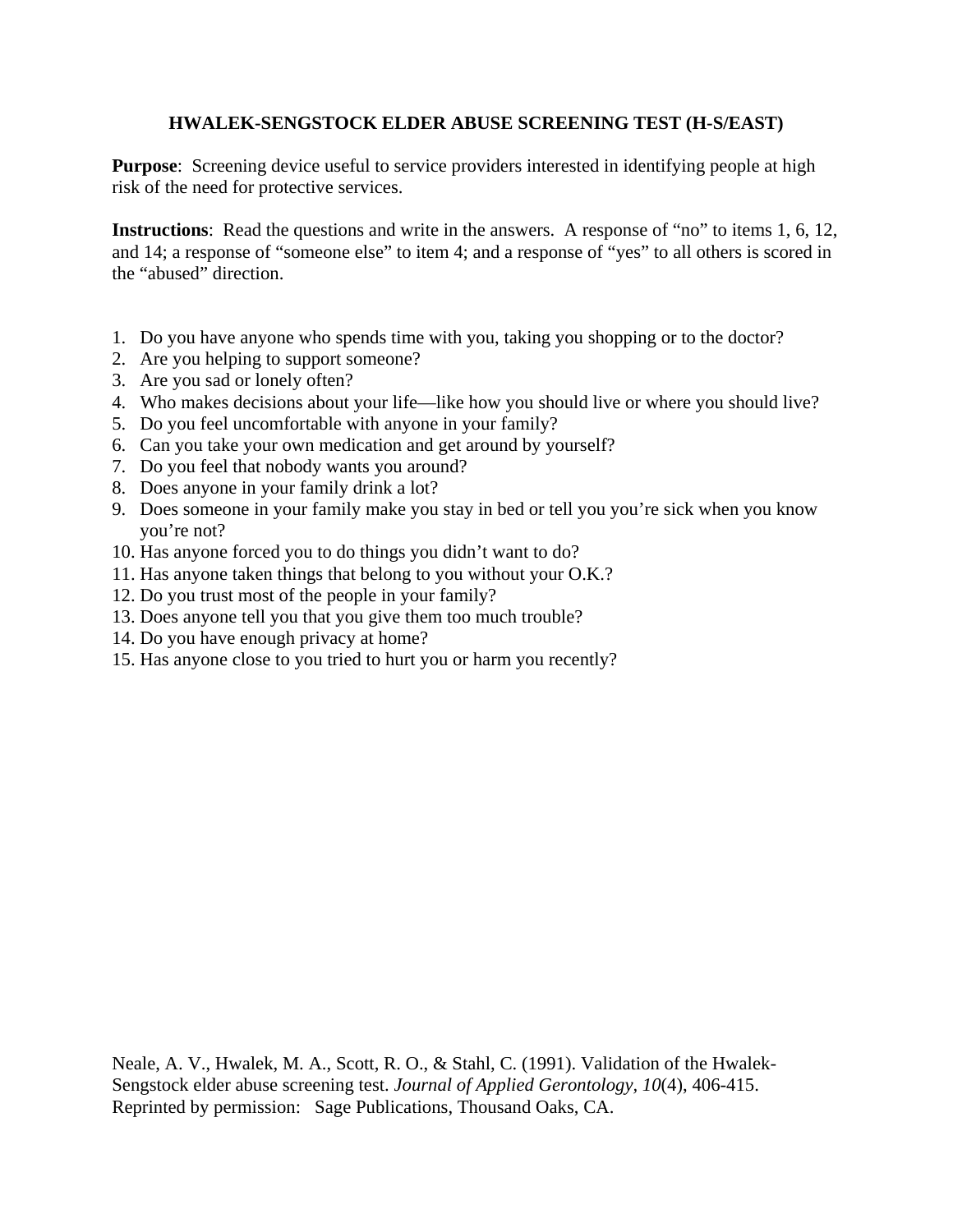## **INDICATORS OF ABUSE (IOA) SCREEN**

**Purpose:** To screen for abuse and neglect at the client's home. Completed by trained practitioners in health and social service agencies.

**Instructions**: The IOA is to be completed by a person trained to administer the form, usually after a 2-3 hour comprehensive in-home assessment. The researchers use a cutoff score of 16 to indicate abuse.

Indicators of abuse are listed below, numbered in order of importance. After a 2-3 hour home assessment (or other intensive assessment) please rate each of the following items on a scale of 0 to 4 and sum the scores. Do not omit any items. Rate according to your current opinion.

Scale: Estimated extent of problem:

 $0 = nonexistence$  $1 =$ slight  $2 =$ moderate  $3 = \text{probability/moderately severe}$  $4 = \text{yes/severe}$  $00 =$  not applicable  $000 =$  don't know

|     | Caregiver                                |     | Care Receiver                            |
|-----|------------------------------------------|-----|------------------------------------------|
|     | Has behavior problem                     | 4.  | Has been abused in the past              |
| 2.  | Is financially dependent                 | 5.  | Has marital/family conflict              |
| 3.  | Has mental/emotional difficulties        | 8.  | Lacks understanding of medical condition |
| 6.  | Has alcohol/substance abuse problem      | 11. | Is socially isolated                     |
| 7.  | Has unrealistic expectations             | 15. | Lacks social support                     |
| 9.  | Lacks understanding of medical condition | 16. | Has behavior problems                    |
| 10. | Caregiving reluctancy                    | 18. | Is financially dependent                 |
| 12. | Has marital/family conflict              | 19. | Has unrealistic expectations             |
| 13. | Has poor current relationship            | 20. | Has alcohol/medication problem           |
| 14. | Caregiving inexperience                  | 21. | Has poor current relationship            |
| 17. | Is a blamer                              | 22. | Has suspicious falls/injuries            |
| 24. | Had poor past relationship               | 23. | Has mental/emotional difficulties        |
|     |                                          | 25. | Is a blamer                              |
|     |                                          | 26. | Is emotionally dependent                 |
|     |                                          | 27. | No regular doctor                        |

Copyright © The Gerontological Society of America. Reprinted by permission of the publisher. Reis, M., & Nahmiash, D. (1998). Validation of the indicators of abuse (IOA) screen. *The Gerontologist, 38*(4), 471-480, Figure 4.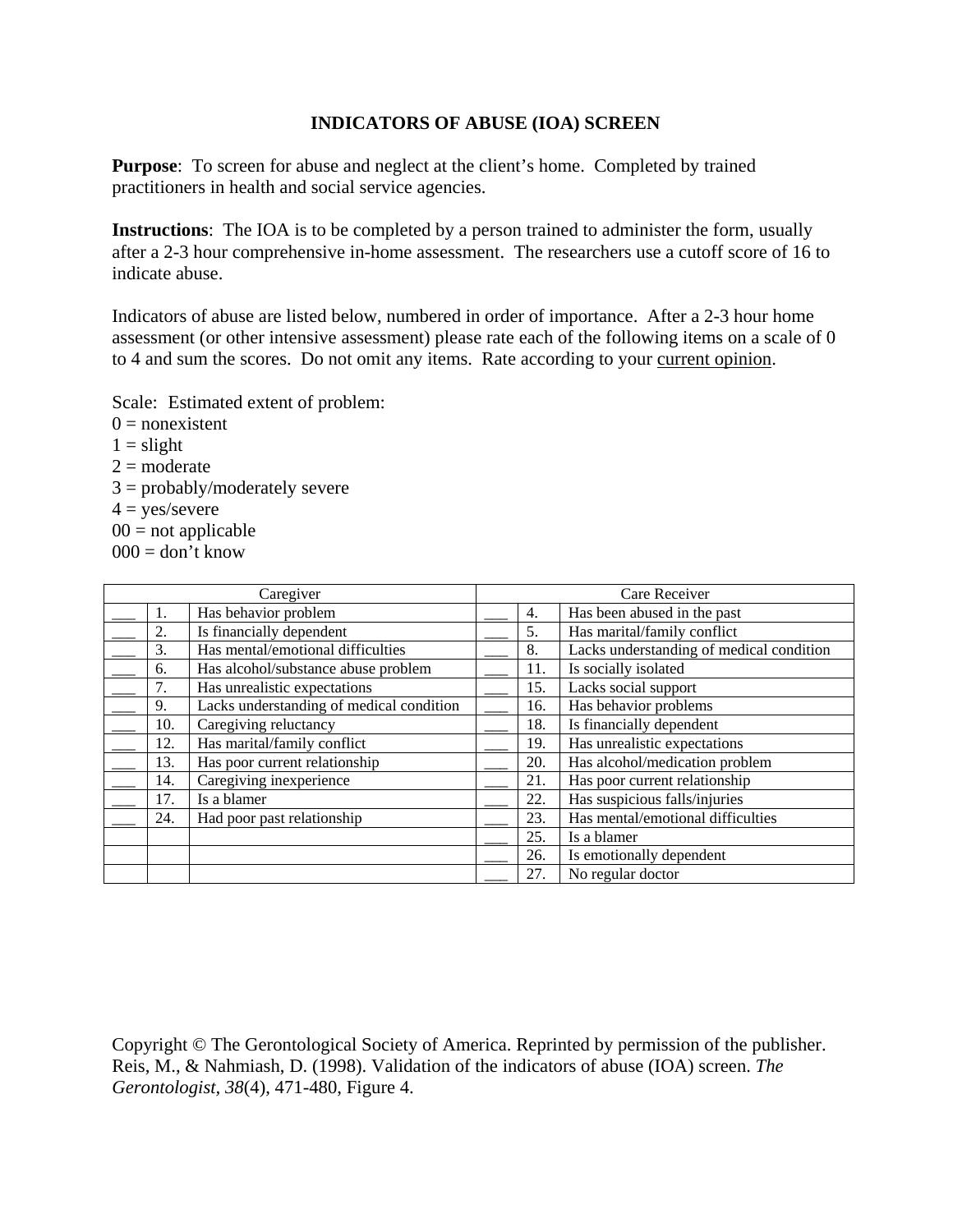## **PARTNER VIOLENCE SCREEN (PVS)**

**Purpose:** A brief screening instrument for use in emergency departments or other urgent care settings.

**Instructions:** Interview the patient alone and ask questions directly.

- 1. Have you been hit, kicked, punched, or otherwise hurt by someone within the past year? If so, by whom?
- 2. Do you feel safe in your current relationship?
- 3. Is there a partner from a previous relationship who is making you feel unsafe now?

Feldhaus, K. M., Koziol-McLain, J., Amsbury, H. L., Norton, I. M., Lowenstein, S. R., & Abbott, J. T. (1997). Accuracy of 3 Brief Screening Questions for detecting partner violence in the emergency department. *JAMA, 277*(17), 1357-1361. Copyright © 1997, American Medical Association, All Rights reserved.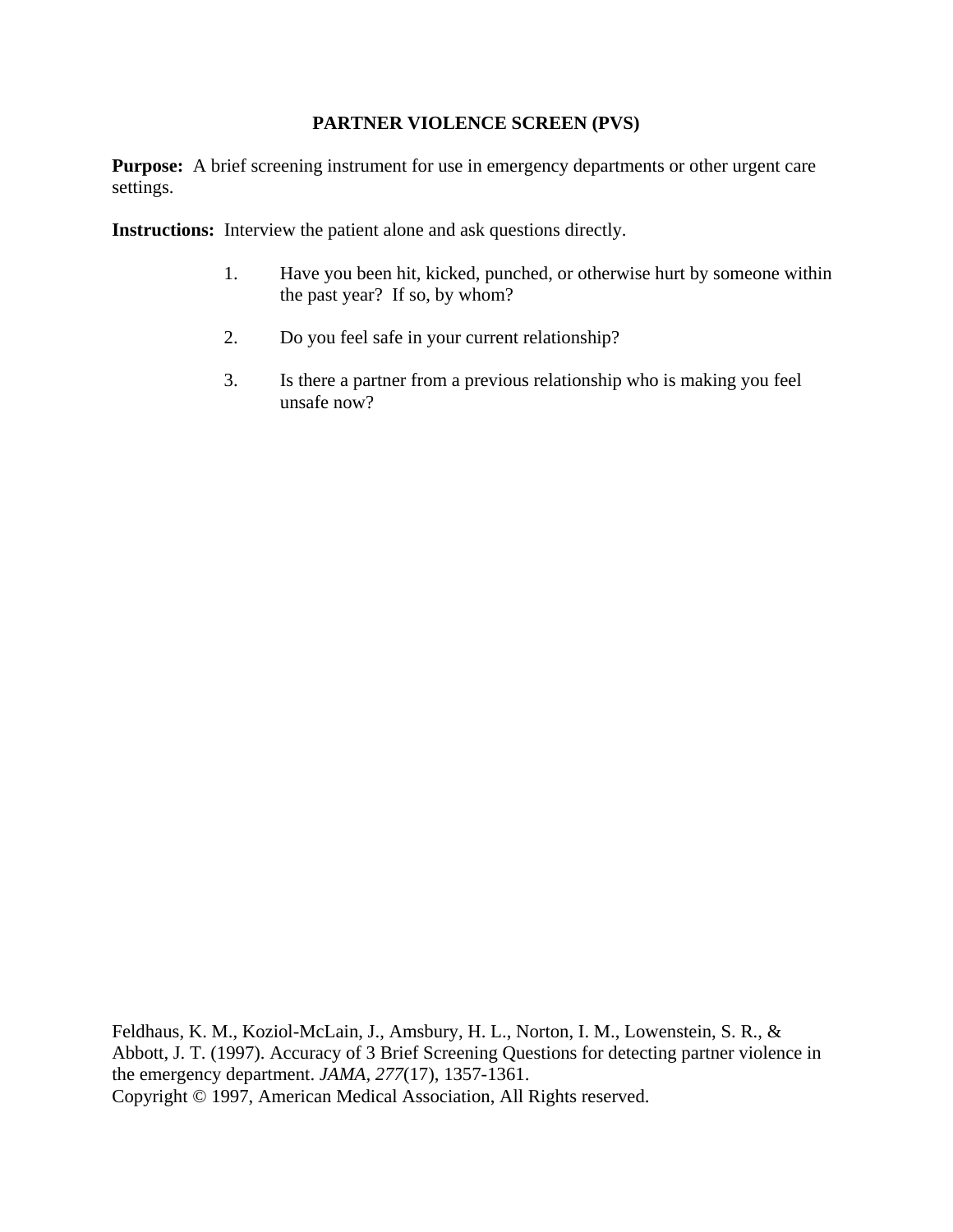# **QUESTIONS TO ELICIT ELDER ABUSE**

**Purpose:** To use specific questions to determine if abuse is occurring.

**Instructions:** Request family members step outside the room and use the opportunity to interview the patient alone. Begin the conversation with the question, "How are things at home?" and then follow with the more specific questions below.

## **Physical Abuse:**

- 1. Are you afraid of anyone at home?
- 2. Have you been struck, slapped or kicked?
- 3. Have you been tied down or locked in a room?
- 4. Has anyone touched you without your permission?

## **Emotional Abuse:**

- 5. Do you ever feel alone?
- 6. Have you been threatened with punishment, deprivation, or institutionalization?
- 7. Have you received the "silent treatment"?
- 8. Have you been force fed?
- 9. What happens when you and your caregiver disagree?

### **Neglect:**

- 10. Do you lack aids such as eyeglasses, hearing aids, or false teeth?
- 11. Have you been left alone for long periods?
- 12. If you need assistance, how do you obtain it?
- 13. How do you get help?

### **Financial Abuse:**

- 14. Does your caregiver depend on you for shelter or financial support?
- 15. Has money been stolen from you?

Carney, M. T., Kahan, F. S., & Paris, B. E. C. (2003). Elder abuse: Is every bruise a sign of abuse? *The Mount Sinai Journal of Medicine, 70*(2), 69-74. Reprinted by permission: The Mount Sinai Journal of Medicine, The Mount Sinai School of Medicine, Box 1094, One East 100th Street, New York, NY.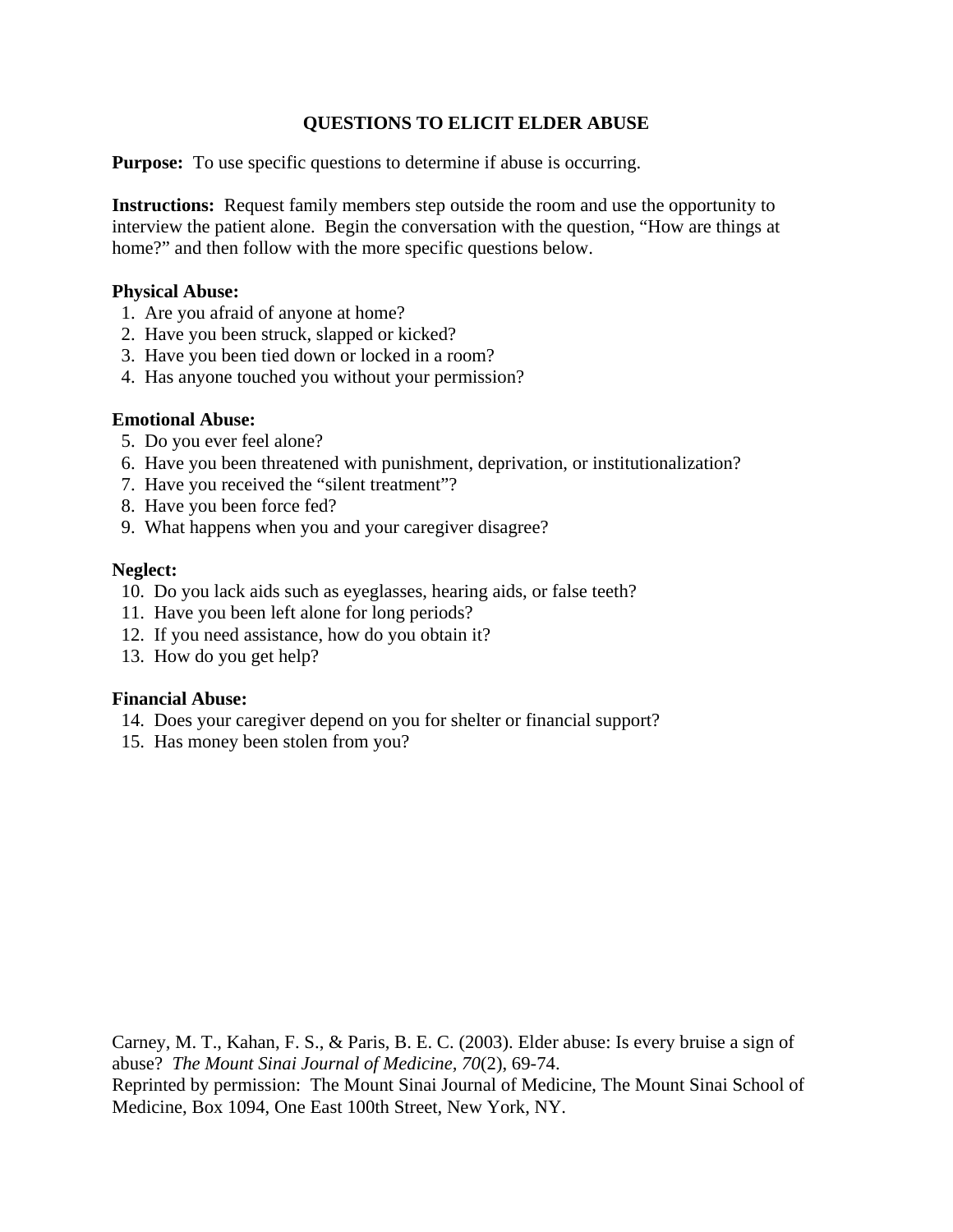## **RISK OF ABUSE TOOL**

**Purpose**: The Risk of Abuse Tool identifies common risk factors associated with cases of elder abuse and/or domestic violence. The Risk of Abuse Tool indicates whether the problem is likely to occur in a possible victim, a possible perpetrator, or both.

**Instructions**: A question intended for a possible victim is shaded in the column referring to the possible perpetrator and vice-versa. A question intended for both possible victim and possible perpetrator is identified by non-shaded columns next to the corresponding screening question. Service providers are encouraged to place a check mark in the appropriate row/question if they identify a particular problem/risk factor in either one or both columns. Possible

|                                                                                        | Possible | Possible    |
|----------------------------------------------------------------------------------------|----------|-------------|
| RISK FACTOR SCREENING QUESTIONS                                                        | Victim   | Perpetrator |
|                                                                                        | (check)  | (check)     |
| Past Neglect, Abuse, or Criminal Offenses                                              |          |             |
| Is there a history of past abuse, violence (including use of guns/weapons or neglect?  |          |             |
| Was the person convicted of abuse or another violent crime (including violation of a   |          |             |
| court order) in the past?                                                              |          |             |
| Is there current violence toward family members or pets, or access to guns?            |          |             |
| Relationship Problems Between Possible Victim and Possible Perpetrator                 |          |             |
| Is there evidence of current or past relationship problems (including abuse/violence)? |          |             |
| Are there relationship problems specific to issues of power, control, dominance,       |          |             |
| coercion, and manipulation?                                                            |          |             |
| Is there evidence of extreme jealousy and possessiveness?                              |          |             |
| Do the parties have unrealistic expectations of each other?                            |          |             |
| Physical, Emotional, or Mental Health-Related Problems                                 |          |             |
| Are there problems with anger and hostility?                                           |          |             |
| Are there problems with use of alcohol or drugs or medications?                        |          |             |
| Are there mental health (including depression) or emotional problems?                  |          |             |
| Is the person a "blamer"?                                                              |          |             |
| Are there problems in physical health or functional activities (ADLs or IADLs)?        |          |             |
| Is there evidence of cognitive or memory impairment?                                   |          |             |
| Does the possible victim lack a regular doctor?                                        |          |             |
| Is the possible victim emotionally dependent?                                          |          |             |
| Is there evidence of behavior problems?                                                |          |             |
| Is there a lack of understanding of the medical condition?                             |          |             |
| Does the possible perpetrator have problems with employment or work?                   |          |             |
| Caregiving and Social Support                                                          |          |             |
| Is there evidence of a lack of social support?                                         |          |             |
| Is there evidence of social isolation?                                                 |          |             |
| Is there difficulty with or reluctance performing care-related tasks?                  |          |             |
| Is there stress or strain or inexperience with caregiving?                             |          |             |
| Is the possible perpetrator caring for other dependent family members?                 |          |             |
| Is financial dependency a problem?                                                     |          |             |
| <b>Environmental and Household Characteristics</b>                                     |          |             |
| Do the possible victim and perpetrator share a household?                              |          |             |
| Does the house have hazardous environmental conditions?                                |          |             |

Bass, D. M., Anetzberger, G. J., Ejaz, F. K., Nagpaul, K. (2001). Screening tools and referral protocol for stopping abuse against older Ohioans: A guide for service providers. *Journal of Elder Abuse and Neglect, 13*(2), 23-38.

Reprinted by permission: The Haworth Press, Binghamton, New York.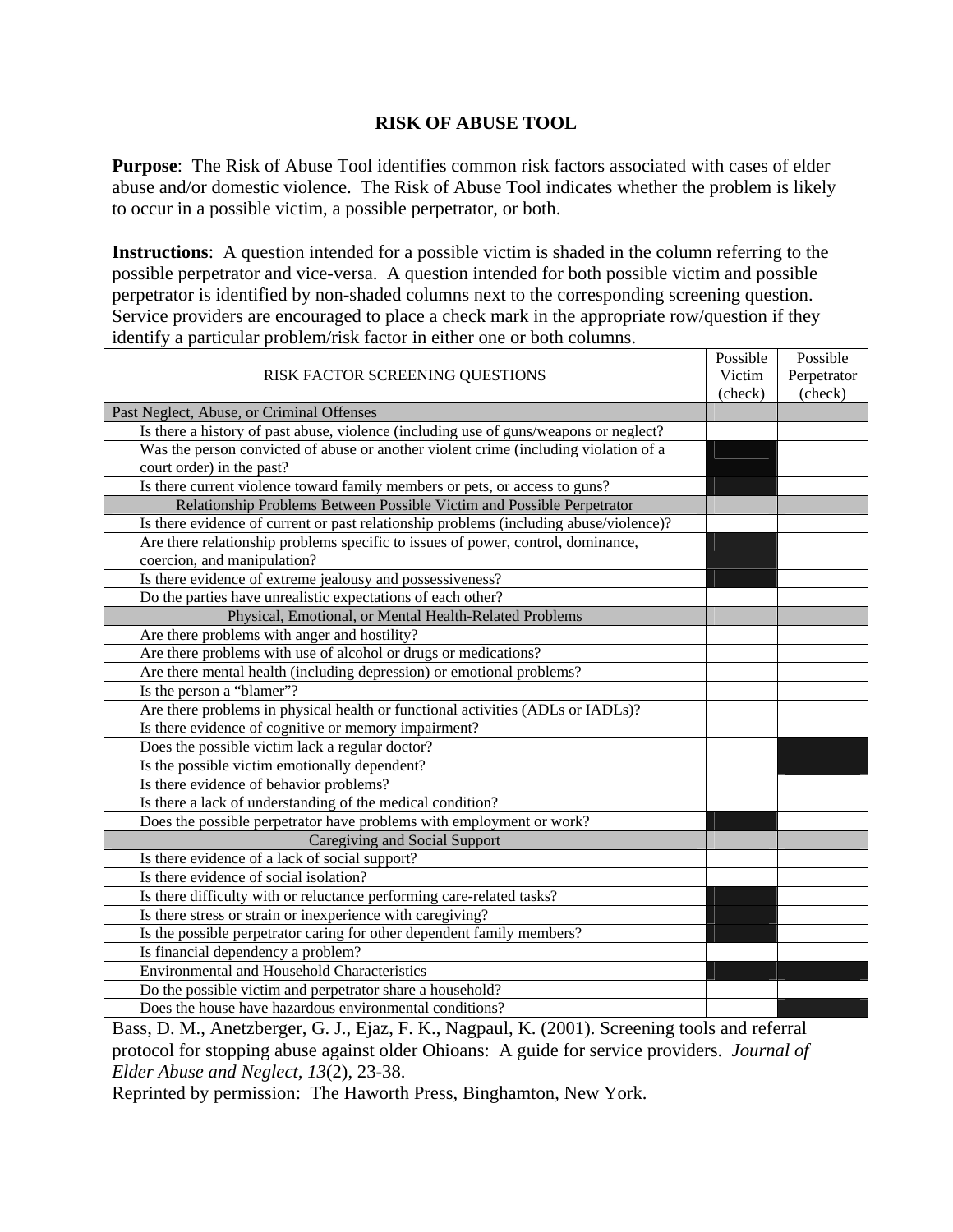## **SCREEN FOR VARIOUS TYPES OF ABUSE OR NEGLECT**

**Purpose**: General questions should be asked of an older person to screen for the various types of abuse or neglect.

**Instructions**: Patient is asked direct questions by a health care professional. The screen is a component of a suggested protocol for the detection and assessment of elder mistreatment. Any questions answered affirmatively should be followed up to determine how and when the mistreatment occurs, who perpetrates it, and how the patient feels about it and copes with it.

- 1. Has anyone at home ever hurt you?
- 2. Has anyone ever touched you without your consent?
- 3. Has anyone ever made you do things you didn't want to do?
- 4. Has anyone taken anything that was yours without asking?
- 5. Has anyone ever scolded or threatened you?
- 6. Have you ever signed any documents that you didn't understand?
- 7. Are you afraid of anyone at home?
- 8. Are you alone a lot?
- 9. Has anyone ever failed to help you take care of yourself when you needed help?

American Medical Association. (1992). *Diagnostic and treatment guidelines on elder abuse and neglect*. Chicago, IL: American Medical Association. Reprinted with permission: American Medical Association.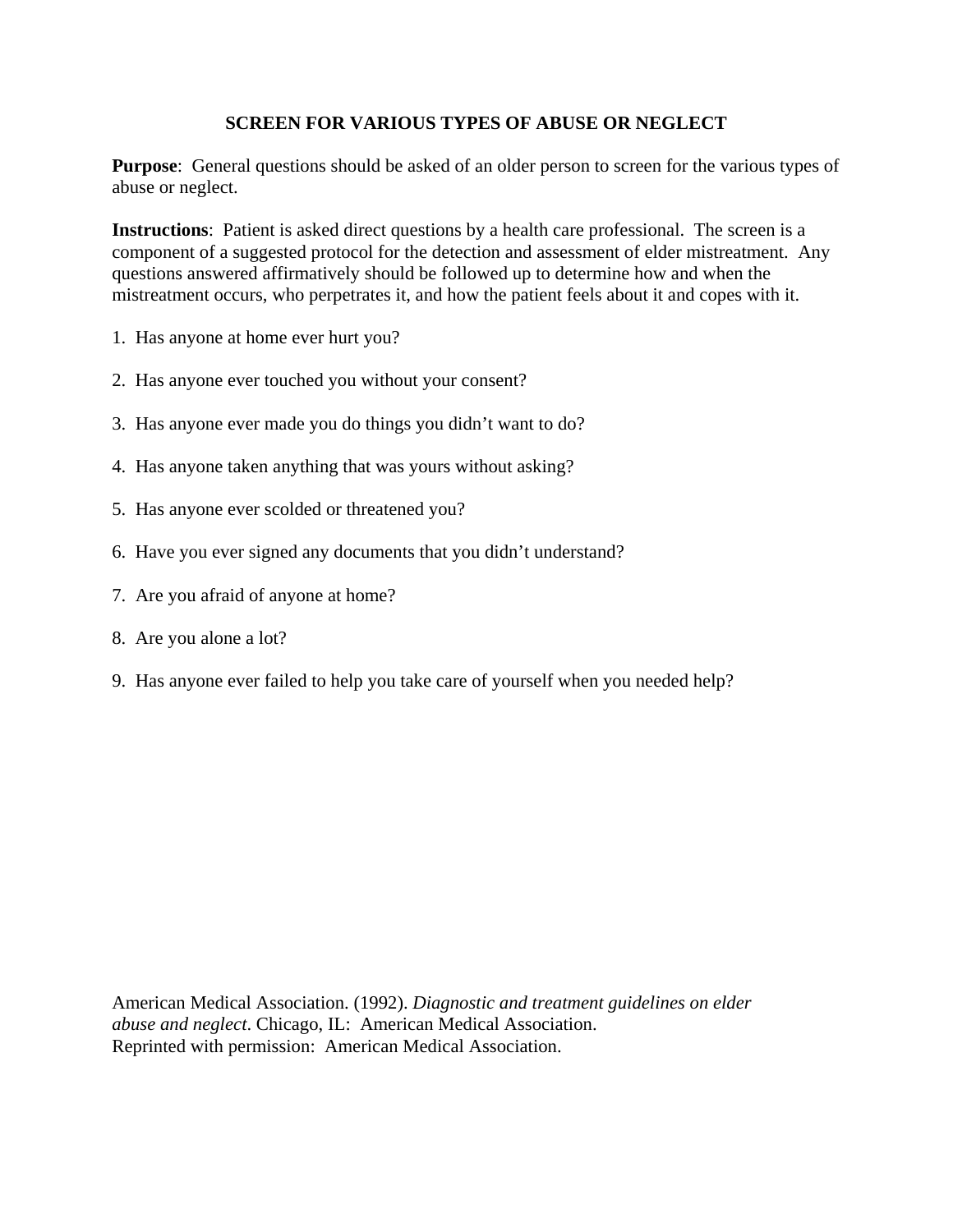## **SUSPECTED ABUSE TOOL**

**Purpose:** The Suspected Abuse Tool is designed to help recognize common signs or symptoms of abuse.

**Instructions:** The victim or a reliable party report, or you directly observe the following acts of domestic violence, abuse, neglect, or exploitation (this list is not exhaustive but contains some examples). A single check indicates suspected abuse and requires an appropriate referral for further investigation.

| Please check any signs reported to you or that you directly observe for this client                       | (check) |
|-----------------------------------------------------------------------------------------------------------|---------|
| <b>Signs of Physical Abuse</b>                                                                            |         |
| Bruises, welts, cuts, or wounds, cigarette or rope burn marks or blood on<br>$\bullet$<br>person/clothes. |         |
| Internal injuries, including broken or fractured bones, sprains, or muscle<br>$\bullet$<br>injuries.      |         |
| Painful body movements, such as limping, trouble sitting/standing (not illness<br>related).               |         |
| Coded or vague or indirect references to sexual assault or unwanted sexual<br>advances.                   |         |
| Other signs of physical abuse (specify):<br>$\bullet$                                                     |         |
|                                                                                                           |         |
| Signs of Psychological Abuse                                                                              |         |
| Sense of resignation and hopelessness with vague references to mistreatment.<br>$\bullet$                 |         |
| Behavior that is passive, helpless, withdrawn<br>$\bullet$                                                |         |
| Anxious, trembling, clinging, fearful, scared of someone/something.                                       |         |
| Self-blame for current situation or partner/caregiver behavior.                                           |         |
| Other signs of psychological abuse (specify):<br>$\bullet$                                                |         |
|                                                                                                           |         |
| Signs of Neglect by Others or Self                                                                        |         |
| Unclean physical appearance.<br>$\bullet$                                                                 |         |
| Inadequate food or meal preparation supplies in household.<br>$\bullet$                                   |         |
| Underweight, physically frail or weak, or dehydrated.<br>٠                                                |         |
| Under or overuse of, or confusion about, prescription or over-the-counter<br>mediations.                  |         |
| Inadequate utilities, including lack of heat, water, electricity, and toilet facilities.<br>$\bullet$     |         |
| Unsafe or unclean environment, including insect infestation or unmaintained<br>animals.                   |         |
| Neglected household finances, including unpaid bills or rent.<br>٠                                        |         |
| Other signs of neglect (specify):<br>$\bullet$                                                            |         |
|                                                                                                           |         |
| Signs of Exploitation                                                                                     |         |
| Overpayment for goods or services<br>$\bullet$                                                            |         |
| Unexplained changes in power of attorney, wills, or other legal documents.<br>$\bullet$                   |         |
| Missing personal belongings.                                                                              |         |
| Other signs of exploitation (specify):<br>$\bullet$                                                       |         |

Bass, D. M., Anetzberger, G. J., Ejaz, F. K., Nagpaul, K. (2001). Screening tools and referral protocol for stopping abuse against older Ohioans: A guide for service providers. *Journal of Elder Abuse and Neglect, 13*(2), 23-38.

Reprinted by permission: The Haworth Press, Binghamton, New York